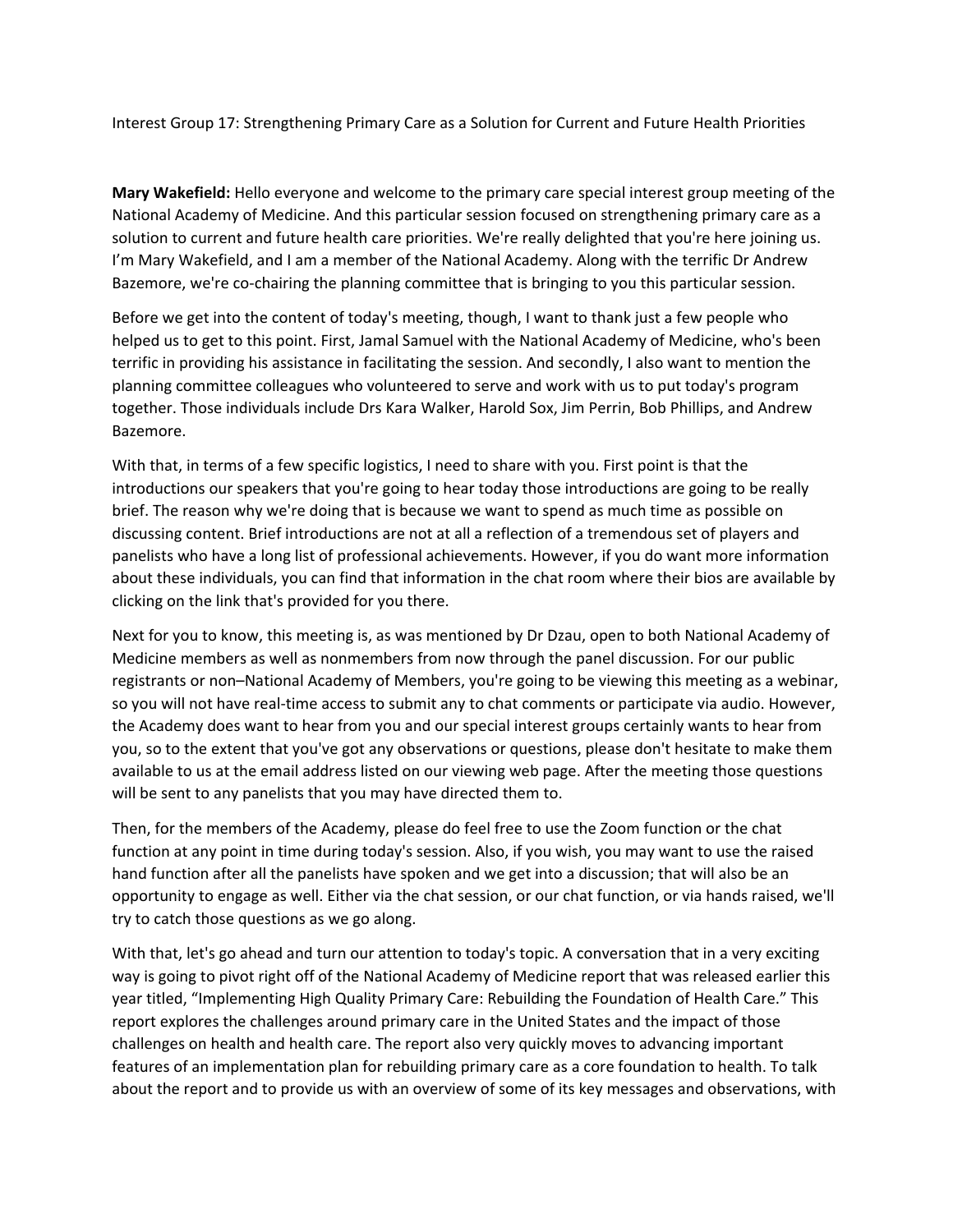us today is Dr Bob Phillips, who is an expert on the report and he's an expert for a lot of reasons, not the least of which is he was a co-chair of the National Academy of Medicine that produce the report. I also want to mention his co-chair, Dr Linda McCauley, who co-led the committee with him. She is also a National Academy member and a nurse.

Following Dr Phillips' remarks, Dr Bazemore will introduce the panelists to you. The panelists are going to weigh in on some of the key actions that are recommended in the report, all with an aim of strengthening primary care in service to the health of the nation. So, that quick word about Dr Phillips, and then straight over to him.

Dr Phillips trained in family medicine, and he is currently the founding executive director at the Center for Professionalism and Value in Health Care that's part of the American Board of Family Medicine Foundation. With that, Bob, over to you, and thanks for being here.

**Bob Phillips:** Thanks so much for that kind introduction, and thank you to you and Andrew for organizing today's topic.

As Dr Wakefield said, I'm going to be talking about the report and giving you some highlights. One of the things I want to emphasize, and I think that I will be emphasizing throughout the discussion today, is this issue about implementation, how we actually make sure that the recommendations reach fruition and have champions.

As Mary said, Linda McCauley, the Dean of Nursing at Emory University was co-chair with me, and many of our colleagues who helped prepare the report are on the panel today. I'm grateful for their help and also for the three National Academy of Medicine fellows, and our staff, Marc Meisnere, Sharyl Nass, Tracy Lustig, Sarah Robinson, and Samira Abbas, who were essential to making sure that the report came to fruition.

We did have 17 sponsors: that's a lot. They gave us a lot of upfront feedback about what was expected of the report. The good news is on the back end it's given us a lot of champions, many of whom continue to advocate for a lot of the recommendations in the report, and we're very grateful to them.

Our statement of task is a little unusual. We were not only challenged to talk about how to build on the 1996 IOM report about primary care, focusing on strengthening primary care, and informing primary care systems around the world, we were given this up this task of developing an implementation plan, which is very unusual for National Academy's consensus studies. We have a very strong focus in the report on how to follow through on the recommendations and who could be accountable.

As in 1996 our committee started with developing a definition. This slide is really focusing, too, on that implementation plan and considering the successes and limitations of the prior efforts to innovate in primary care. Our statement, our definition around implementation, was quite specific, and we made sure that the committee understood this as the definition of what we were trying to achieve. As I started to say, we also had a challenge of coming together around a definition for primary care, which I'll talk about in just a moment.

In terms of context, some of the key things that came out of the review the literature: The first and kind of primary one was that primary care remains the only part of the health care system that results in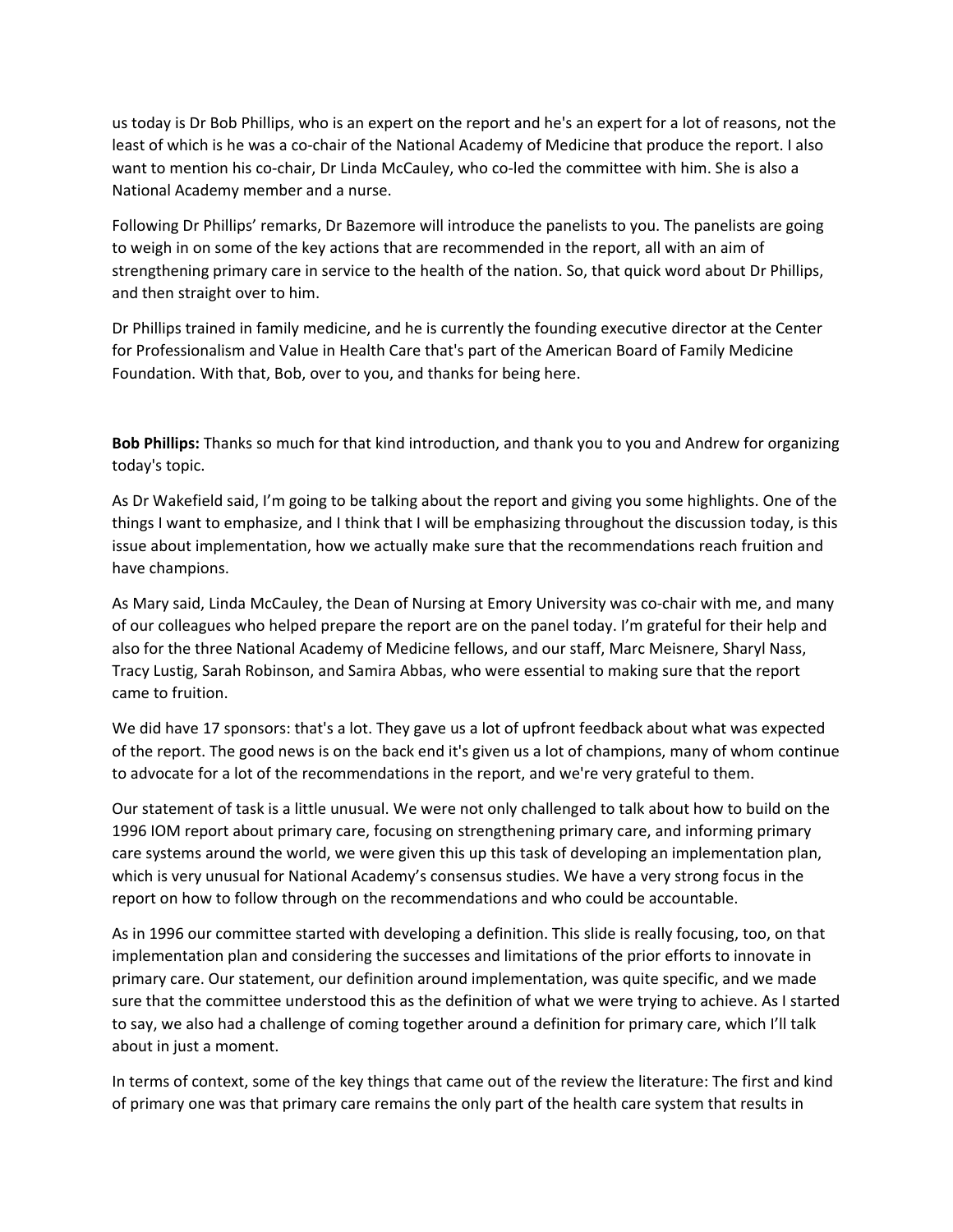longer lives and more equity, emphasizing its importance and why fixing it becomes such a high priority. We can point to other countries that have high-quality primary care and better health outcomes, as a result. Primary care is inaccessible for large portions of the US population, and we're actually seeing a regression, a loss of primary care use and utilization, and we're seeing an erosion of the workforce.

One of the explanations is that primary care is now only about 5% of total health care spend. It remains more than one-third of all visits, more than half of all outpatient visits, but receives only one-third of funding that goes into subspecialty care and one-fifth of what goes into hospital-based care. One of the things I want to emphasize is that this has actually declined over the last 15 years. As a function of the health system and as a funding target of the health system, it has declined.

It is under‐resourced, and its share of total health care spending is decreasing in most states. This underinvestment really leads to health inequity. Financial pressures on practices results in clinician burnout and really suboptimal care and is part of the explanation for why we're seeing a loss of life expectancy gains compared to the last hundred years. Primary care as a function is weakening United States when it's needed most and fundamentally lacks a unified voice within Health and Human Services.

COVID‐19 and the pandemic really amplified the economic mental health and social inequities that are happening in the country. If you listened to the interest group panels in the last session, this came out very clearly. It's created problems with access to care. It's created financial pressures on practices that are driving some to close and others to be absorbed into larger health systems. Primary care is where the majority of adult and children vaccines have been given for many decades; it was true before the pandemic, and yet it was not considered as part of the vaccine distribution plan until recently. There have been some meaningful policy changes like relaxation of telehealth rules, but it remains to be seen if some of those will stay in play.

So, back to the definition. We thought this was essential for the committee to make sure that they started on the same page in what we were talking about. It is slightly different than the 1996 definition. It is that high‐quality primary care is the provision of whole‐person, integrated, accessible, and equitable health care delivered by interprofessional teams that are accountable for addressing the majority of an individual's health and wellness needs across settings and through sustained relationships with patients, families, and communities. Two of the important changes here were the focus on interprofessional teams, because that's how we get to more robust comprehensive care delivered in primary care settings, but that we recognize we shouldn't neglect *relationship,* which is at the heart of the therapeutic benefit of primary care. That relationship isn't just with the patient, it really means refocusing on their families and their communities as well.

The second kind of high‐level focus that came out of the committee is that primary care should be a common good. Everyone should have access to it that wants to have access to it. It has such high societal value, yet it's in a precarious state. Without some specific public policy and accountability mechanisms, that's unlikely to happen. We've also turned to colleagues on the committee and off the committee, trying to create some pressure for advocacy and organized leadership, particularly at the federal level.

But we didn't stop there. We certainly looked at government in terms of implementation, but we also looked at what needs to change within health systems, what needs to change in practices, and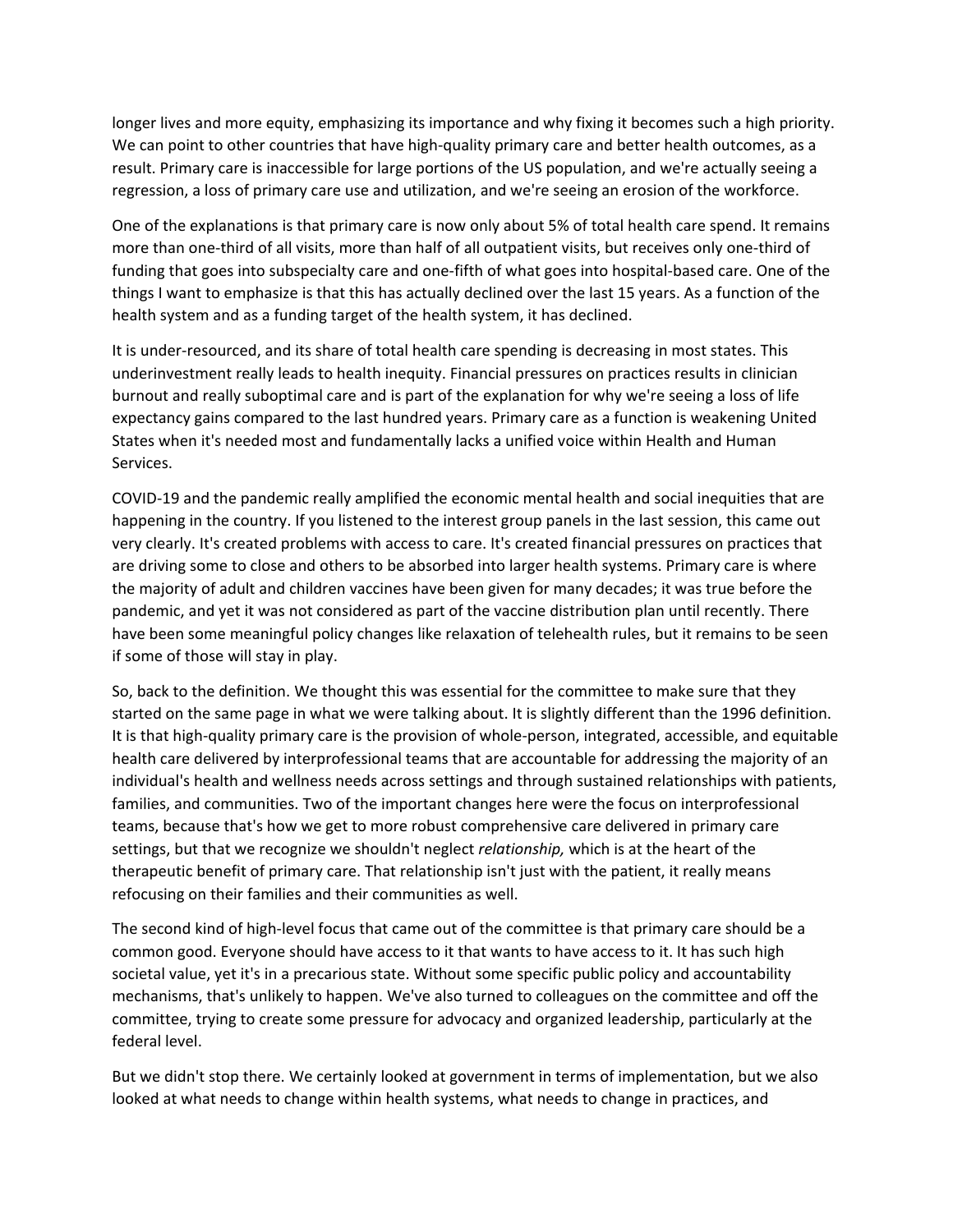recognizing that we need an accountability system; that means creating some champions within the federal government who have oversight of primary care broadly and creating some accountability tracking tools like public scorecards. We've worked very hard, both during the committee's work and after to align the recommendations with the priorities of the administration and the priorities coming out of the pandemic.

We really boil this down to five very specific objectives. The first is around payment; second around access; third around workforce; and the fourth around digital health—with this wrap‐around fifth objective called accountability that we'll talk about more.

The first is really paying for primary care teams to care for people, not doctors, to deliver services. I'll explain that in a moment. The second really deals with our objective of making primary care a common good by ensuring that high‐quality primary care is available to every individual and family in every community. The third is around making sure that we train primary care teams where people live in work and not just in academic health centers. The fourth is around making sure that our digital platforms really work to serve patients' and families' interprofessional teams. The fifth, as I mentioned, is about implementation and accountability.

To get really specific, we talked about payers being able to evaluate and disseminate payments based on their ability to promote delivery of high‐quality primary care, not to reduce overall costs. Our primary function should be making sure that people get the care they need, when they need it. Costs should be a secondary issue, and we should recognize it's a long-term function, if at all. And we should really move from fee-for-service models towards hybrid reimbursement models, with increasing turning to population‐based payments so that we can make sure that the kinds of care are available to people that we need them to have.

Now, if I put a little red asterisk next to an action, it means that we may not have identified a champion for that yet. In this case it's around the Centers for Medicare & Medicaid Services increasing the overall portion of primary care spending by improving the Medicare fee schedule and restoring the Relative Update Committee to an advisory nature. So really taking the lead among payers and shifting more payment toward primary care specifically to help secure the workforce and to make sure that we can put more robust teams in place.

We should really at the state level focus on multiplayer collaborations because we know most practices work off of seven, or eight, or nine different payers, and if only one makes a change then the practice can't really make a change.

Objective 2 around access is making sure that payers ask all beneficiaries to declare usual sources of care; say who you go to when you need help, and when you need health care. This can be health centers, it can be hospitals and primary care, but making sure that each of those are assuming an ongoing relationship for the uninsured that they treat in particular.

And action 2 is really just really building out more of our critical access points in health centers, and rural health clinics, and Indian Health Service facilities in shortage areas. There's been a lot of resources pushed toward these services already.

Also under objective 2 is that CMS should revise access standards for primary care for Medicaid beneficiaries and provide resources to state Medicaid agencies for these changes, really getting to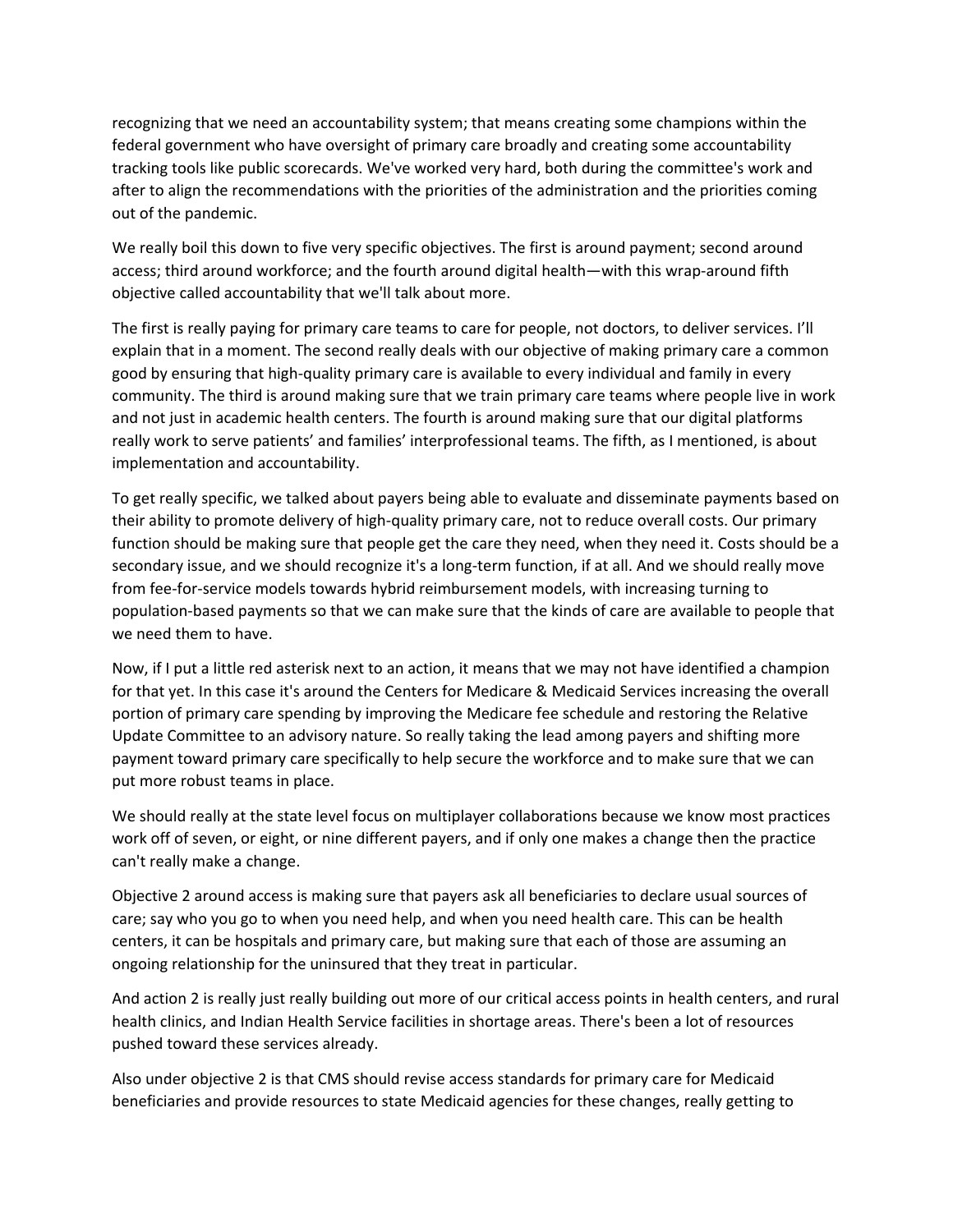payment parity and making sure that there aren't payment barriers for people on Medicaid to get into care. The fourth under this is that CMS should permanently support COVID-era rule revisions, many of which liberated telehealth and health practices immensely. The fifth is that primary care practices should include community members in governance, design, and delivery, much like federally qualified health centers do, so that we can really create partnerships in the communities and with communitybased organizations.

Objective 3 is around training, and you'll notice that both of the recommendations here have asterisks; we don't have champions yet. The first one is that health care organizations really looking to diversify their workforce and customize teams to meet the needs of the populations they serve, and that government agencies should expand the educational pipelines and improve economic incentives for getting more people to work and train in these teams.

The second one is that CMS, the Veterans Health Administration, HRSA, and states in their funding of training through Title VII, Title VIII, and GME funding under Medicare should really support interprofessional training in community‐based, primary care practice environments; this is getting back to training and working where people live and work.

Objective 4 around digital health really points in the first recommendation that the Office of National Coordinator for Health Information Technology and CMS should develop a next phase of digital health certification standards that support relationship‐based, continuous, and person‐centered care—the kind of care that primary care should be delivering most broadly. We should simplify the user experience, then we should ensure equitable access and use to those health information technologies, and we should be holding vendors accountable, not the providers, not the clinicians. The second one is that those two agencies should work together again to adopt a comprehensive aggregate patient data system. Because people are getting care all over, and we're not able to, in primary care, coordinate their care very well if we're not able to access those different sources of their health information. Right now, patients can't even give us permission to access those data in a regular way.

Under Objective 5 the highest priority, the number one recommendation, is that the Secretary of Health and Human Services should establish a Secretary's Council on Primary Care. This is an interagency workgroup within HHS that works to coordinate primary care policy across the agencies and make sure that there's adequate budgetary resources for that work. It should have a reporting function. The second part of this is that we recommended that it have an advisory committee so that stakeholders can help with identifying priorities and helping get the support that the Council needs to move its agenda forward.

Also under Objective 5 is the recommendation for formation of an Office of Primary Care Research at the National Institutes of Health. We identified other evidence that suggests that primary care gets less than 1% of all funding for research from federal resources. We feel that having a footprint on the NIH campus might help that, just like the Center for Emergency Care Research did 15 years ago. We also call for funding of primary care research at the Agency for Healthcare, Research, And Quality, much like RAND did the summer before. The National Center for Excellence in Primary Care Research has never been funded by Congress, even though it was established in 1996 by Congress as the place where primary care research should be funded.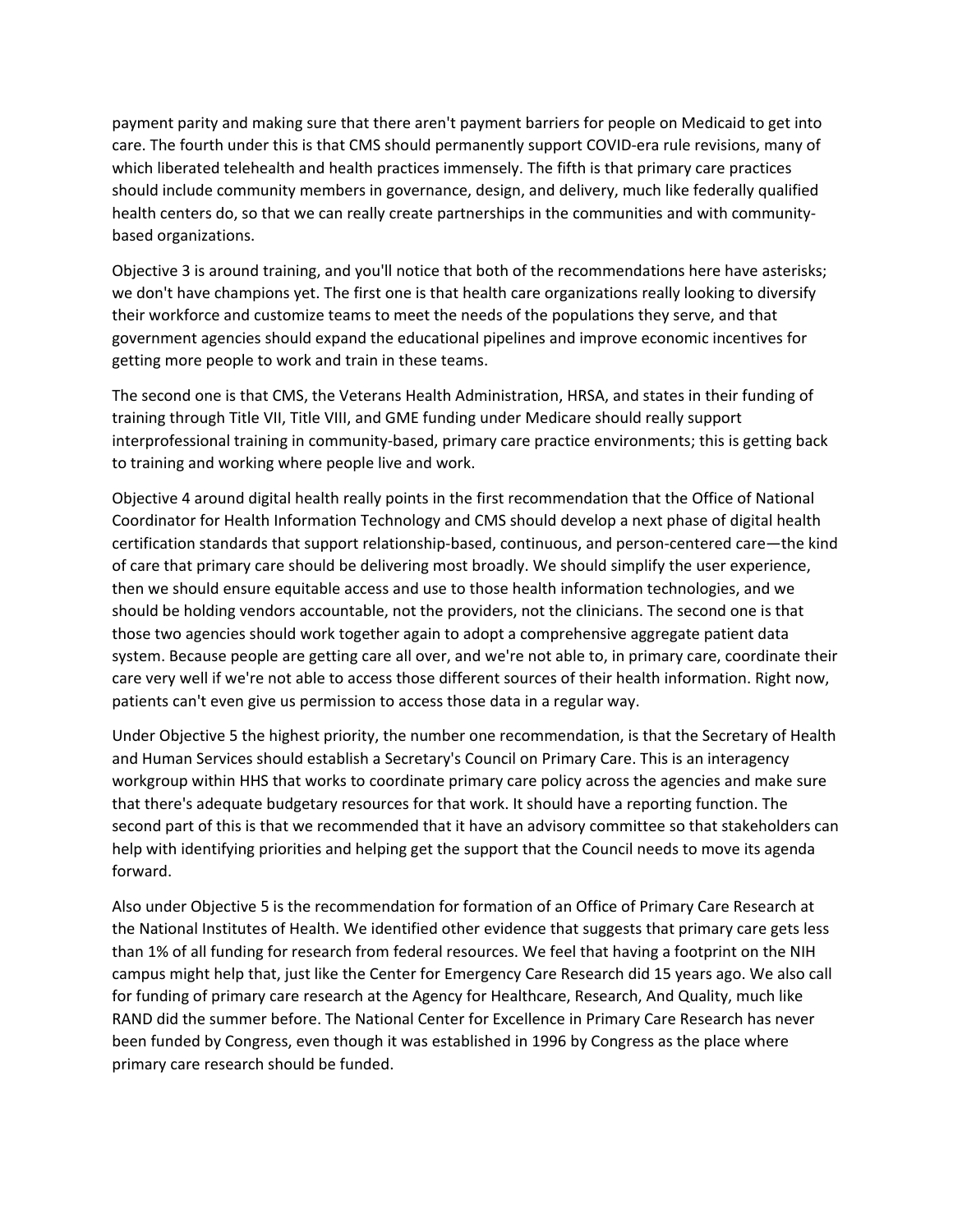And the third action under Objective 5 is calling on primary care professional societies, consumer groups, and philanthropies to assemble and regularly compile a high‐quality primary care implementation scorecard. In the Appendix, one of the appendices of the report lays this out as something that could be done right now using existing data sources to help track some of the things that our recommendations are aiming to achieve.

The scorecard measures are items that are already in use; they're not new. They are few in number, so they're easily understood and can be tracked consistently. They're built on data that's regularly collected and publicly available, and they're appropriate for use at the national level and at the state level.

As a follow‐on from the report for folks wanting to read more, we did publish a viewpoint in *JAMA* on the same day that the report was released. A few weeks later, with the leadership from Kevin Grumbach, a *New England Journal of Medicine* piece came out really focusing on the implementation plan from the report. Alex Krist, who is on the committee, led a recent paper in in *JAMIA* on the digital health needs. So there are a number of products coming out of this report that people might find useful for becoming champions for some of the things that we've recommended.

I also wanted to just point to a couple other resources on our website at the National Academies. There are briefs for each of the objectives, including one on implementing high-quality primary care—twopage brief, very easy to enter and easy to use to help talk about the recommendations. We've also had five workshops, one on each of the objectives. Many of the folks on our panel and on the webinar were parts of the panels for each of these. I invite you to go to the website, because the videos for each of these panels are still available. On October 25, we're not finished yet, we will actually have our last workshop hosted by the National Academies. It's a closed‐door workshop between payers and health systems trying to understand if payers do shift resources to primary care, how will we know that health systems are using them with that intention and how will they be accountable.

I will stop there so that we can get to our illustrious panel.

**Andrew Bazemore:** Thanks so much. That was a wonderful tour de force doing a very full report. I do want to make sure I move quickly so we can turn to this remarkable panel.

We've asked to respond and really further explore dimensions of the NAM report as important pathways to implementing its recommendations on the national scale. I think you'll see in the panel why we've asked each of them. We're really grateful for their attendance on a Sunday.

I do want to ask, since I see, particularly some of our international members starting to fill the chat, that as the panel speaks, you do the same. Impart your questions; we will make sure we get to the question and answer to address those in the chat as well as those who managed to speak up and raise their hands.

I'll start with a very quick run‐through of these panelists' backgrounds and bios. As Mary had noted, we have put together a complete bio for your perusal; you'll see we could spend the rest of the session speaking to the panelists.

First, Christopher Koller is not only a member of the committee that produced this wonderful report but the President of the Milbank Memorial Fund. He's going to transition from Bob's overview of the report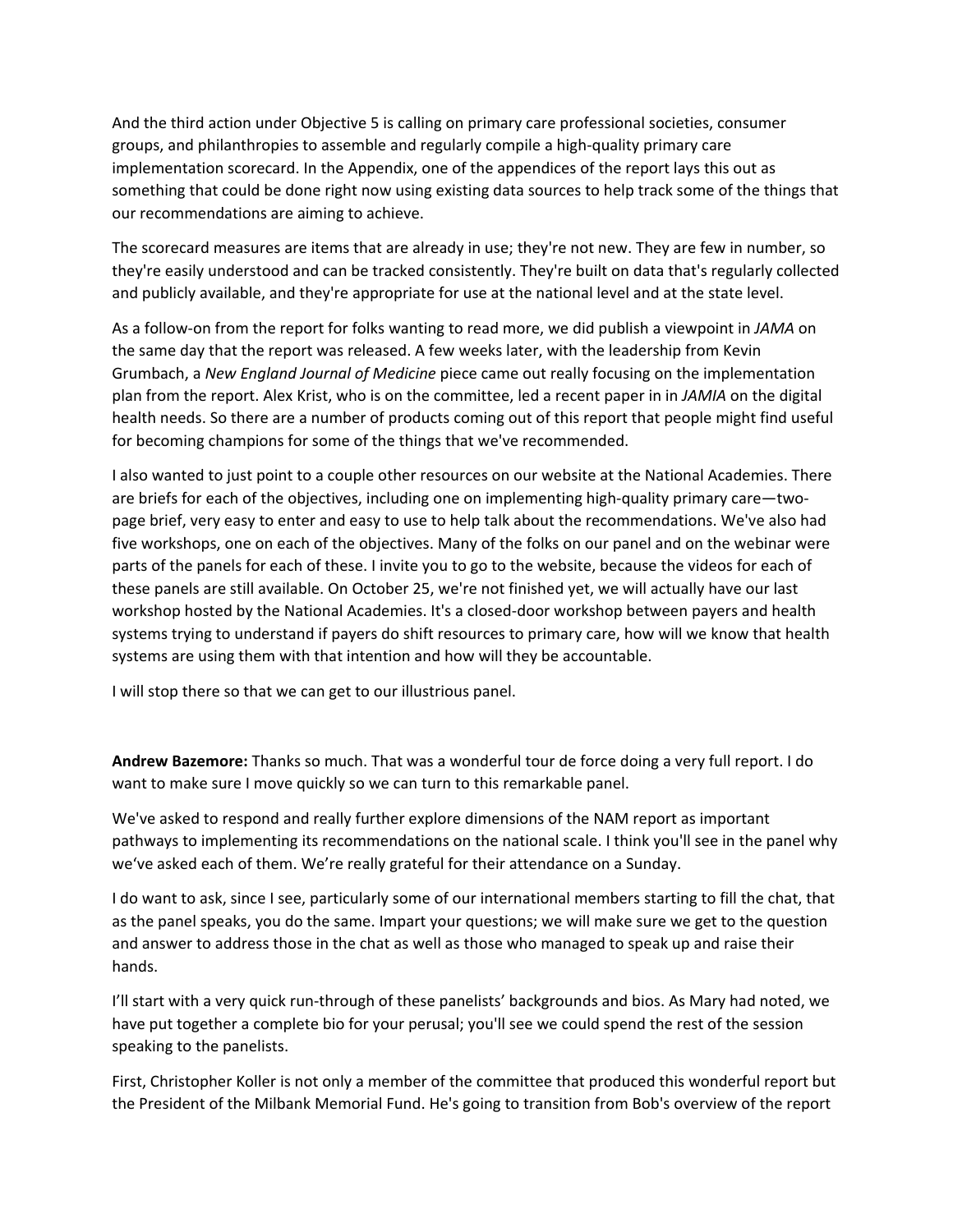to really focus on a rationale behind some great news this week and what we might do with a federal Health and Human Services interagency committee or council on interactions. He's also going to touch on the Millbank Foundation's support and interests in the work that comes after the report.

Judith Steinberg, I'm pleased to say is serving in a truly exciting new role, a senior advisory role to the immediate Office of Assistant Secretary for Health. She can tell you a little bit more about that role, why we think it's exciting, and what it means as a part of an initiative to strengthen primary health care in our nation with an aim of improving health outcomes and advanced any equity.

Steven Lopez is the Counselor to the Secretary of Health and Human Services specifically on equity issues. He will speak to the link between equity and primary care and also give us reactions to the NAM report—the objectives, particularly those that are related to an interagency committee.

Jim Macrae is the Associate Administrator for the Bureau of Primary Health Care at HRSA. He is going to discuss the Bureau of Primary Health Care's recent efforts to support primary care, and really to help outline and connect their consistency with the National Academy's report recommendations.

Kameron Matthews is the Assistant Undersecretary for Health for Clinical Services and Chief Medical Officer for the Veterans Health Administration. She's going to touch on the VA's strong and particular interests and related actions in advancing the report's objectives. She's also, and we're grateful to her, one of those who served on the committee.

Mai Pham is the President and the CEO of the Institute for Exceptional Care and has served in many roles that give her authority to discuss primary care financing, both present and in the past. She's going to point out and reference all the relevant points from that recent *New England Journal* article that Bob mentioned but specifically talk about primary care financing and the important need for its reform and change to implement the recommendations that are in the report.

And last, certainly not least, Kevin Grumbach, who is the Chair of the Department of Family and Community Medicine and the lead in that *New England Journal* article, is going to have the opportunity to try to synthesize and add his views based on what he's heard from the panelists and as we look forward.

We've agreed in preparation for the meeting with the panelists that they will handoff one to the next in the interest of efficiency, leaving time for discussion and your questions. With that, I'm going to handoff to Chris Koller.

**Chris Koller:** Thank you very much, Andrew, and thanks also to all of our attendees for showing up.

It's my job to talk about particularly the implementation plan that is contained in the committee's recommendations. Before I start, I want to echo Mary's comments and salute the leadership of Bob Phillips and Linda McCauley in leading the committee. It was a privilege to serve with them. I also salute the excellent staff work by Marc Meisnere and his team.

As Bob noted, we were tasked with an implementation plan; the value of primary care had been asked and answered in comprising the group. That made our work focusing on implementation particularly important. As Bob said, we start by declaring primary care to be a public good because of its unique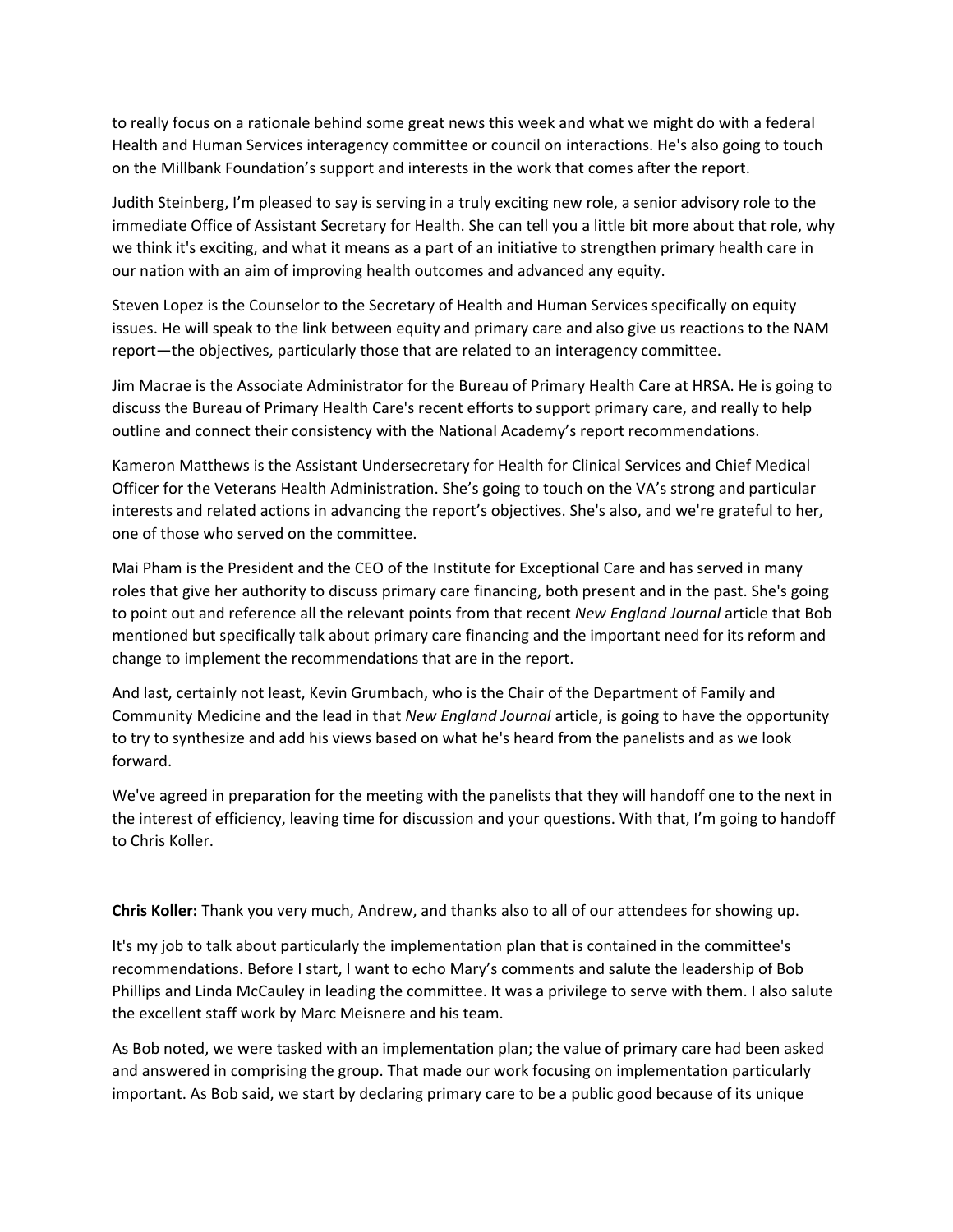contributions to both reducing disparities in health outcomes and in increasing lifespan, unique among all health services.

It's the job of the government to steward public goods, and we have local, state, and federal government in our recommendations. We really focused on the role of the Federal Government, because that's ultimately where the buck stops. In the case of health care, they're all the significant levers; the ability to steward these public goods rest at the federal level—or most of them—that's where policy decisions regarding Medicare and Medicaid research and workforce are all made. You'll see that while we reference a number of stakeholders, we focus on the role of federal government, and I think that will be our conversation today.

We recognize that there are lots of public goods and they compete with one another for attention and action by the Federal Government. We really looked as we were doing this work in developing our implementation plan to understand which public goods get attention by the Federal Government. So you'll see reference to the policy window and, practically speaking, the notion that public goods must be a priority for both the presidential administration and also for the agencies that are charged with implementing or acting on that public good.

In the case of public goods, there are significantly different parts of Federal Government that are involved. So using this language of levers, it's important that the levers be coordinated. That led to this notion of the Secretary's Council. I will read, just to underscore what Bob went through, the recommendation regarding the Secretary's Council says that the HHS Secretary should establish a Secretary's Council on Primary Care to enable, and this is a primary goal, to enable the vision of primary care captured in the committee's definition. It makes recommendations and details in terms of its members, and it outlines six duties related to payment, workforce, to coordinate the adequacy of the research to look at the technology, the evidence, and the data regarding primary care, to align public and private payers, and to come up with meaningful metrics. More generally, we think that with the significant, again I'll use that word, levers that the Federal Government possesses with regard to primary care, there is just enormous potential to implement the actions in all five of the areas that Bob covered in his opening remarks relating to payment, relating to access, relating to workforce, relating to information technology, and finally, with regard to accountability.

You'll notice that there was not a star next to the action 5.3 under accountability, and that is because I'm pleased to announce that the fund, the Milbank Memorial Fund will take up the challenge of coming up with a high‐quality primary care implementation scorecard. We will be producing that scorecard. We are, I would say, weeks away from announcing both our funding partners and our implementation partners, but we envision an annual report to measure the health of primary care.

Bob outlined, frankly, the fact that we're moving in the opposite direction. Primary care is fragile and weak at just the time when it could be of help in terms of helping to address the effects of the pandemic, to prevent the pandemic, to address decreases in lifespan and increasing disparities. We improve what we measure. On behalf of the Fund, I'm pleased to take up this challenge of a high‐quality primary care implementation scorecard.

The other thing I want to speak to is my experience as a state official. I was the Health Insurance Commissioner in Rhode Island. What I see now in our work as a Fund with state officials, there is leadership at the state level of our primary care, but we need partnership and leadership at the federal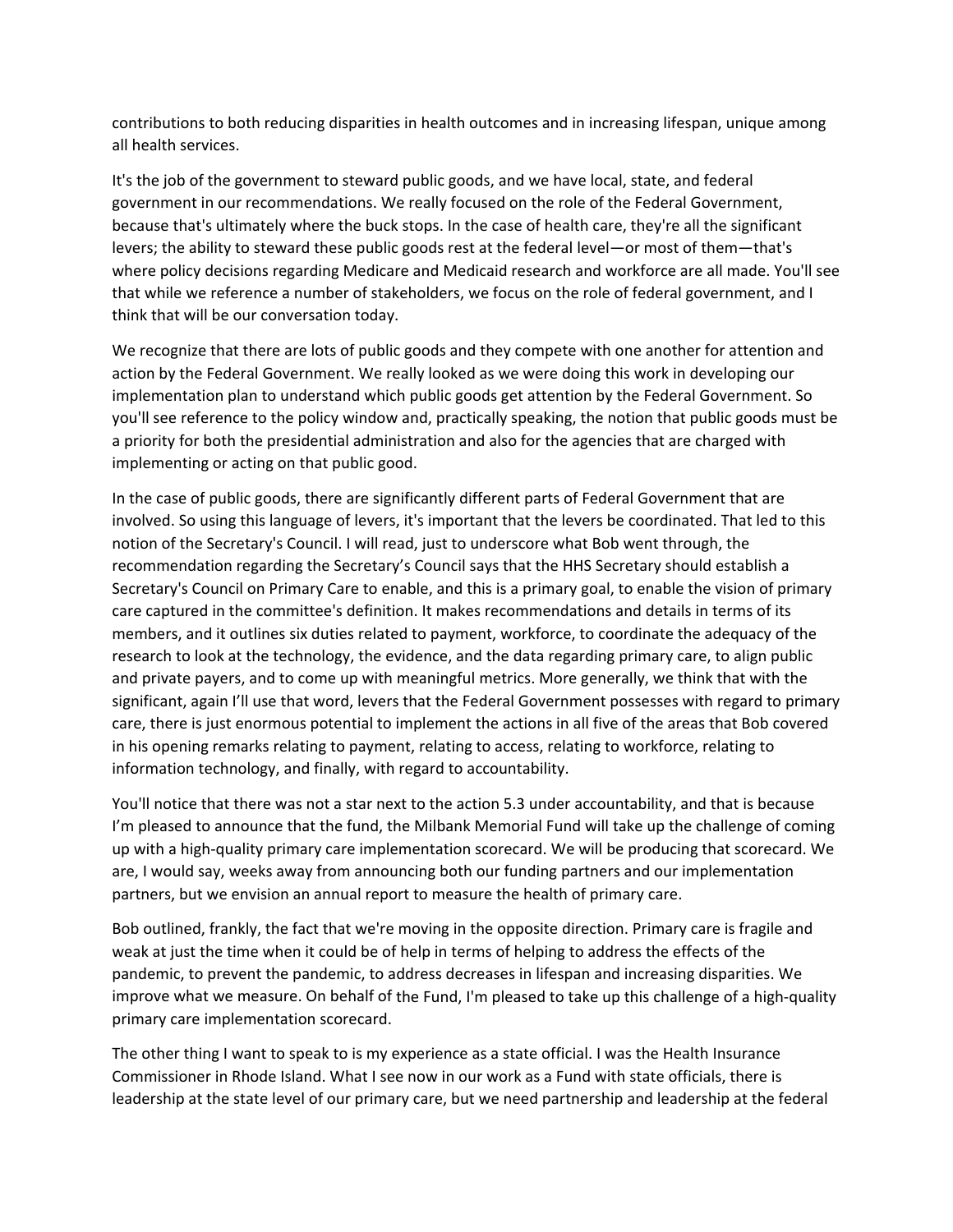level. That's why I'm really pleased that we have a number of our partners from a number of different agencies in the federal government with us who've taken time on a Sunday afternoon to talk about this common goal. I'm sort of the setup for, really, I think these important discussions that will follow about the role of federal government.

What I'm going to do is hand it off at this point to Judy Steinberg. She is the senior advisor to the Assistant Secretary of Health. She's been heavily involved with these conversations. She has borne the brunt of Bob Phillips and his relentless advocacy around this work; you should know that you are well represented. Judy, please, take it. We're very anxious to hear how you've been working with recommendations that the committee has come up with.

**Judith Steinberg:** Thank you very much, Chris, and thank you to the meeting organizers for inviting me to present on this panel today. It's a pleasure to be here, even if it is a Sunday.

I do have some slides. Let me just pull them up. There you go, you should see them now, yes? Good.

As you just heard the National Academy of Medicine's primary health care report calls on HHS to implement some very specific actions and also to take on this leadership role in overseeing and steering its recommended action plan. I want you all to know that HHS and the office of the Assistant Secretary for Health recognizes the importance of having a strong primary health care foundation in our health care system. We are exploring actions that we can take to strengthen primary care to ensure highquality primary health care for all.

Our work begins with our mission, and here is the mission of the Department of Health and Human Services. I do want to emphasize that underlying this mission is an underlying principle, and that is health equity. Also on this slide you can see the agencies that the National Academy of Medicine's report calls on for specific actions in the implementation plan that was just reviewed.

Just a word on the Office of the Assistant Secretary for Health: Our new Assistant Secretary for Health is Dr Rachel Levine. She's a pediatrician and adolescent‐medicine specialist, and she gets primary care. Here on the slide, you can see the vision for the Office of the Assistant Secretary for Health and the role that we play in all that we do. So, given our focus on health and our role in convening partners, both federal agency partners and external stakeholders, to organize and lead national initiatives, strengthening primary care and working in that realm is right up our alley.

That brings me to what is it that we're doing. The initiative to strengthen primary health care was launched by the Office of the Assistant Secretary for Health in September. Its aim is to explore actions that HHS could take to strengthen primary health care in our nation, ensure high quality primary care for all, and improve health outcomes, and advance health equity. And we have a specific activity; that is to develop an HHS plan to submit to the Secretary for review. It begins with delineating the HHS's role in steering, coordinating, and overseeing the implementation of the plan for strengthening primary care; and how we would do that; and also the specific actions to be taken by HHS and across HHS agencies with deliverables and timelines. The National Academy of Medicine Primary Care Report can inform the development of the HHS plan.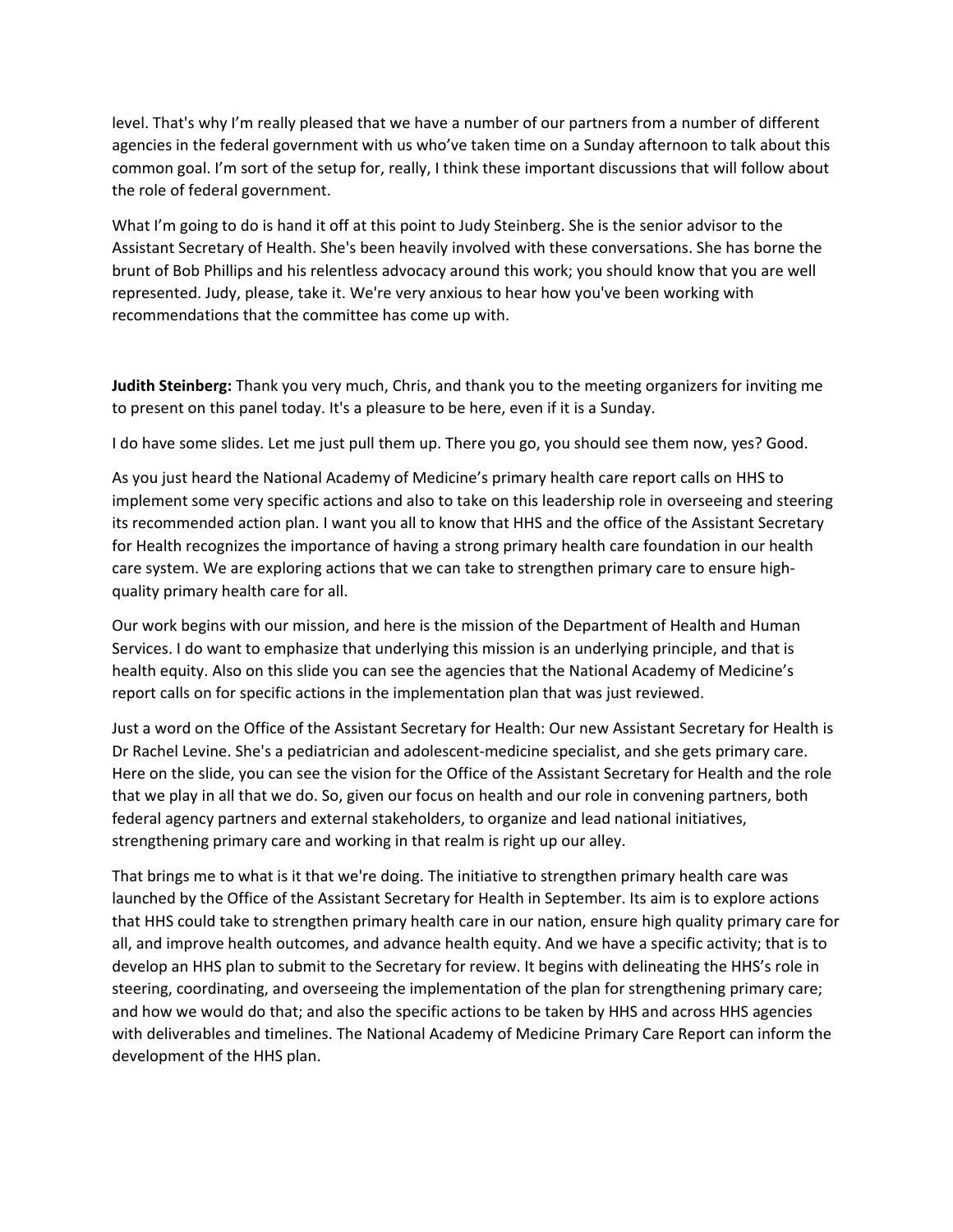Here's a status update. It's just been a month; I was asked to take on the lead for this initiative in the end of August, and we started in early September. We're working on staffing a team and also looking to receive additional support for the development of the HHS plan. We are working with our HHS agency partners, HRSA and AHRQ, who were sponsors of the National Academy of Medicine's report and meeting with their leadership on a regular basis for guidance and to keep them in the loop.

We're also, as per our work plan, reaching out to federal agency partners to discuss specific actions and also reaching out and speaking with external stakeholders to hear about the actions that they are they're suggesting. We have developed an HHS Plan proposal framework, like an outline, and that's currently under review.

Importantly, I wanted to highlight for you, that there's a lot of activity that's happening in HHS and in the current administration, and we're going to do a crosswalk of the National Academy of Medicine implementation action steps with some specific activities such as the HHS strategic plan, which is under development right now. As well as some committees and councils that are developing action plans that are focused on behavioral health, social determinants of health, and health disparities. And also a plan that's coming underway around telehealth. We're doing this to be efficient and avoid duplication of effort, also to align our efforts across these different plans, and importantly to understand the actions that agencies have proposed or have already committed to that will essentially work toward strengthening primary care.

Last, we aim to complete the HHS plan proposal by spring 2022.

With that, I'll close. Thank you all very much. Here's my contact information, and I look forward to our discussion. Now I'll turn the presentation over to Mr Steven Lopez, Counselor to the Secretary of HHS. Stephen?

**Steven Lopez, HHS:** Thank you, Dr Steinberg. Hello everyone. I just want to extend my thanks for inviting me to join today's panel and represent the immediate Office of the Secretary of the Department of Health and Human Services.

As Judith mentioned, the mission of HHS is to enhance the health and well‐being of all Americans by providing effective health and human services and by fostering sound, sustain advances in the sciences underlying medicine, public health, and social service.

Equity is an important priority for the Biden‐Harris administration and is a key part of our mission at HHS. This includes addressing health disparities and promoting equity for underserved populations. The Secretary's made it very clear that this is a key priority for him as Secretary of HHS.

Underserved populations include individuals who belong to communities that have been denied consistent and systematic fair, just, an impartial treatment, such as Black, Latino, Indigenous Native Persons, Asian Americans and Pacific Islanders, and other people of color, LGBTQ+ persons, persons with disabilities, persons who live in rural areas, immigrants, and persons otherwise adversely affected by persistent poverty or inequality. Secretary Becerra aims to carry out President Biden's vision to build a healthy America, and his work will focus on ensuring that all Americans have health security and access to health care.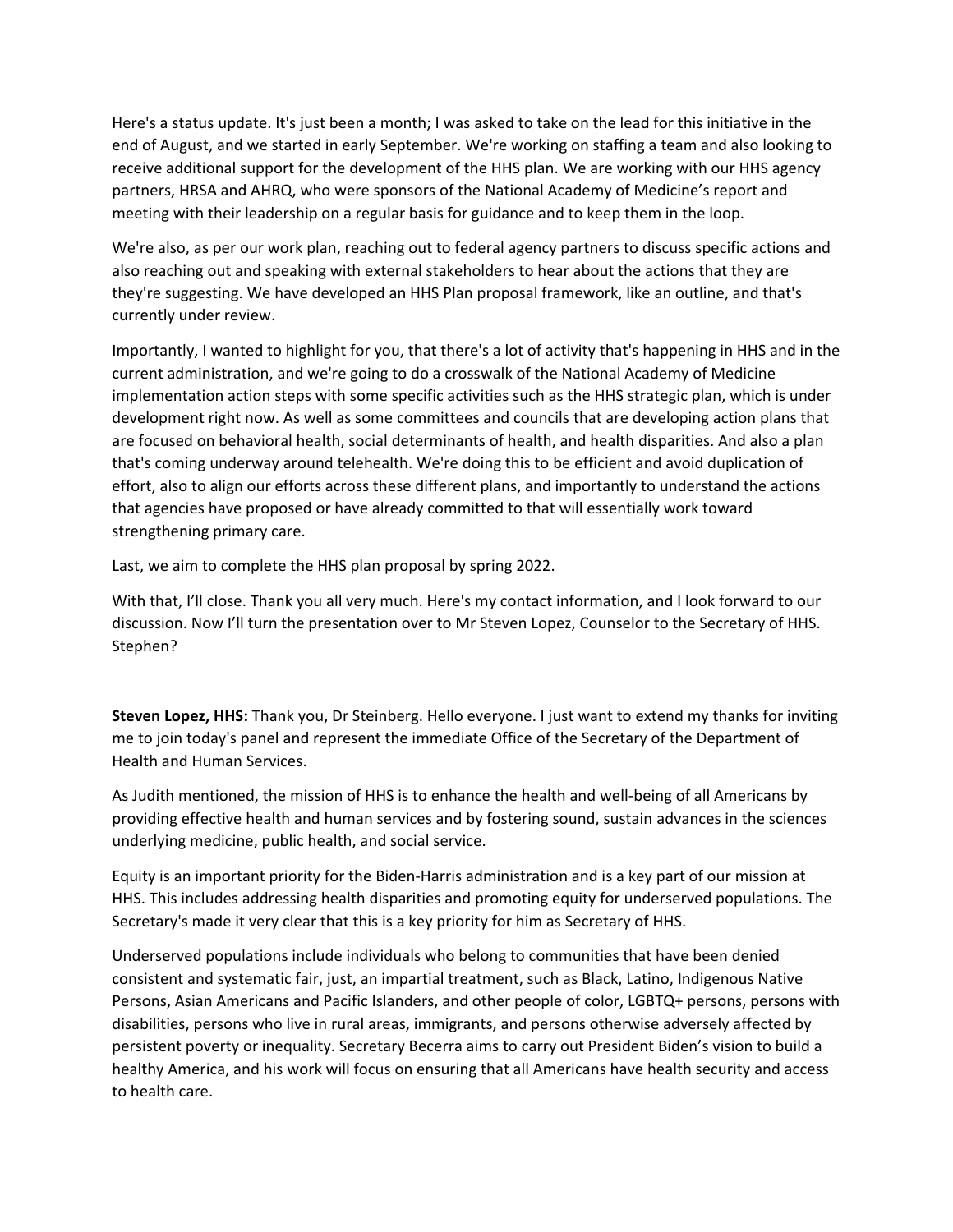We understand that the root causes of health inequities are societal and structural inequities at multiple levels, including interpersonal, institutional, and systemic biases in policies and practices that favor some groups but not others. Strengthening primary care provides a path to improving health outcomes and advancing health equity. The data are clear: Better primary care is associated with more equitable distribution of health. Stronger primary care systems are generally associated with better population health outcomes, including lower mortality rates, higher infant birthweight, greater life expectancy, and higher satisfaction with the health care system. And a larger primary care workforce is associated with better health outcomes, including increased life expectancy and reduced cardiovascular, cancer, and respiratory mortality.

What actions are we taking at HHS? Well, the Biden-Harris administration recognizes the urgency and the need for action‐driven efforts, and we are pleased to see that there is now a concerted focus on health equity and environmental justice across sectors—federal and state governments, professional societies, and academia, among others. At the federal level, some of the work that we're doing to advance equity include the development of the HHS strategic plan that Judith referenced in her presentation, which will place equity at the center of our strategies; designating an Agency priority goal with a focus on equity that will hold us accountable to measure progress over the next 2 years on our equity work across the department; convening the COVID‐19 Health Equity Task Force and recommendations on how to address public health emergencies moving forward; and launching the Office of Climate Change and Health Equity in the Office of the Assistant Secretary for Health; and now, this initiative to strengthen primary care in our nation, well described by Dr Steinberg.

Again, primary care is the foundation of our health care system, and we look forward to the recommendations in the report and identifying opportunities for HHS to move the ball forward. To achieve our aggressive goals, we must have a strong foundation of health care and primary care.

Again, thank you for your time and for inviting me to participate in today's conversation. Now we'll pass the mic to Jim Macrae. Thank you.

**Jim Macrae, HRSA:** Great. Thank you so much, Steven, and thank you so much to the National Academies for the report, for convening today's session. I really do personally feel like we are at an inflection point with respect to primary care in this country, and I think your report is a key piece of it. But, as you said, I think the key part of it is whether this will actually turn into action and meaningful change.

What we've seen with the pandemic has really put a spotlight on the importance and, to be honest, some of the challenges that we have with primary health care in this country. I think it's really a moment for all of us collectively, wherever we sit, to make that kind of impact.

I, myself, have been overseeing the Community Health Center Program, for, I hate to say it, but almost 15 years at this point, and have seen just tremendous growth in the program itself but also tremendous change. Because of all of that, it really does give me hope that primary care in this country, not just for the underserved, which I think is critical and a key piece of what we do in the Health Center Program, but really across the board can make meaningful change. In our Health Center Program, we have about 1,400 community health centers across this country that operate about 13,000 service‐delivery sites,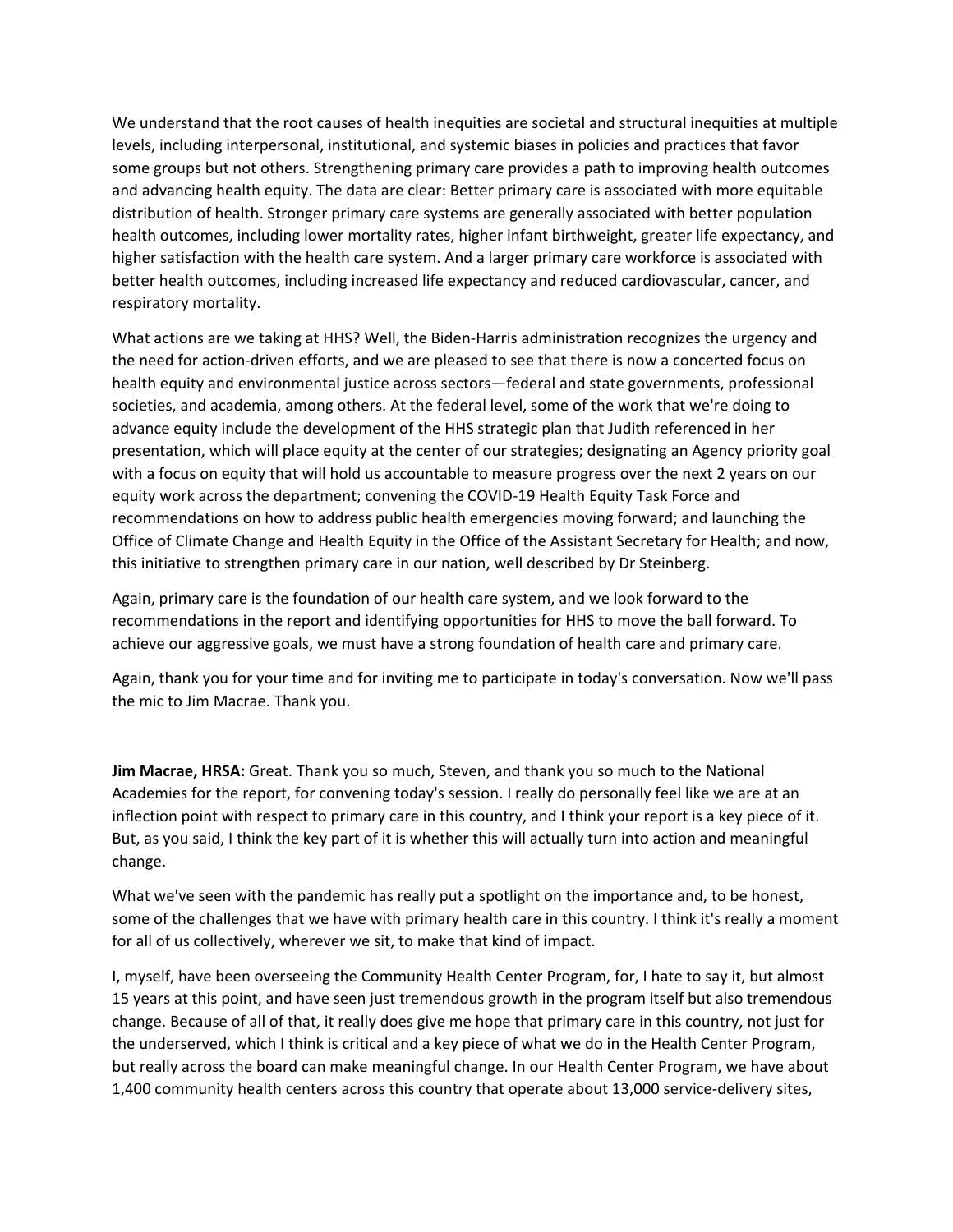providing care to about 29 million people—that's roughly about 1 in 11 in this country. A vast majority of those are living below 200% of the poverty level, over 90%; two-thirds are racial and ethnic minorities. They serve almost a million people experiencing homelessness, as well as almost a million migrant seasonal farmworkers, as well as about 400,000 veterans. I'm really happy to see Kameron on the call today and the great partnership that we've had with the VA.

What I really see, though, is sort of three key things going forward that I wanted to share related to the report. The first is about expanding access. You see that commitment from the administration, first through the American Rescue Plan; we have invested almost \$7.6 billion into the Community Health Center Program to expand their capacity to do vaccines, care and treatment, as well as testing for COVID‐19. As Stephen said that was really a focus on the whole issues of health equity and making sure that those most vulnerable in our country were reached. It also included investments in primary care itself and, in particular, just recently invested in capital to actually support the infrastructure to support that kind of expansion.

In addition, the President's 2022 budget includes a commitment to double the overall investment in health centers on an ongoing basis, which is significant; that would be almost a \$5 billion ongoing investment to expand the capacity. It's three prongs to address that: One is to go into communities where there isn't currently available primary care—and there are a number of communities in this country as the report pointed out that don't have adequate access to primary health care. It's also expanding that footprint of what primary care actually looks like, and I was really appreciative of the report that you talked about not just medical care, but behavioral health, oral health, and all the enabling services that are critical to make sure that people get access to care. And then, finally, one of the key other components of the whole effort to double the program is to truly address health equity and health disparities—implementing evidence‐based practices but involving the communities to address those social determinants of health.

Another key part that we see from the report is investing in the primary care workforce. One of the reasons why we are co‐sponsoring this project, and Andrew and Bob know this, is that we were worried about primary care providers before the pandemic. Issues of burnout and well-being and COVID-19 has just put an enormous spotlight on that, and we continue to be very concerned about it. We really see that concern and the effort to be addressing everything from training at the very beginning of primary care all the way through practice. We know that getting people exposed to primary care, we know getting people exposed to underserved communities makes it much more likely that they're going to practice and be involved in primary health care; and if we don't do it, it's going to have a negative impact. We also know we need to make primary care more attractive. We need to create opportunities for reductions in overly burdensome paperwork. We need to create opportunities for them to engage more fully in the practice and training of future providers; we've seen that as a huge recruitment tool. In fact, almost 70% of our health centers are now involved in training. And we need to expand our efforts to bring joy back into primary care, so one of the things that we're actually doing is this year we're going to be conducting a survey of all of our staff to set a baseline of where we are with our workforce and their satisfaction. But we have a lot to do in that space to really address our workforce.

Finally, the last piece of the report, which we're starting to work on with our colleagues in CMS is really looking at payment. How do we move from really the orientation of pain for visits to that more comprehensive role that primary care can play, and making sure that the reimbursement follows that?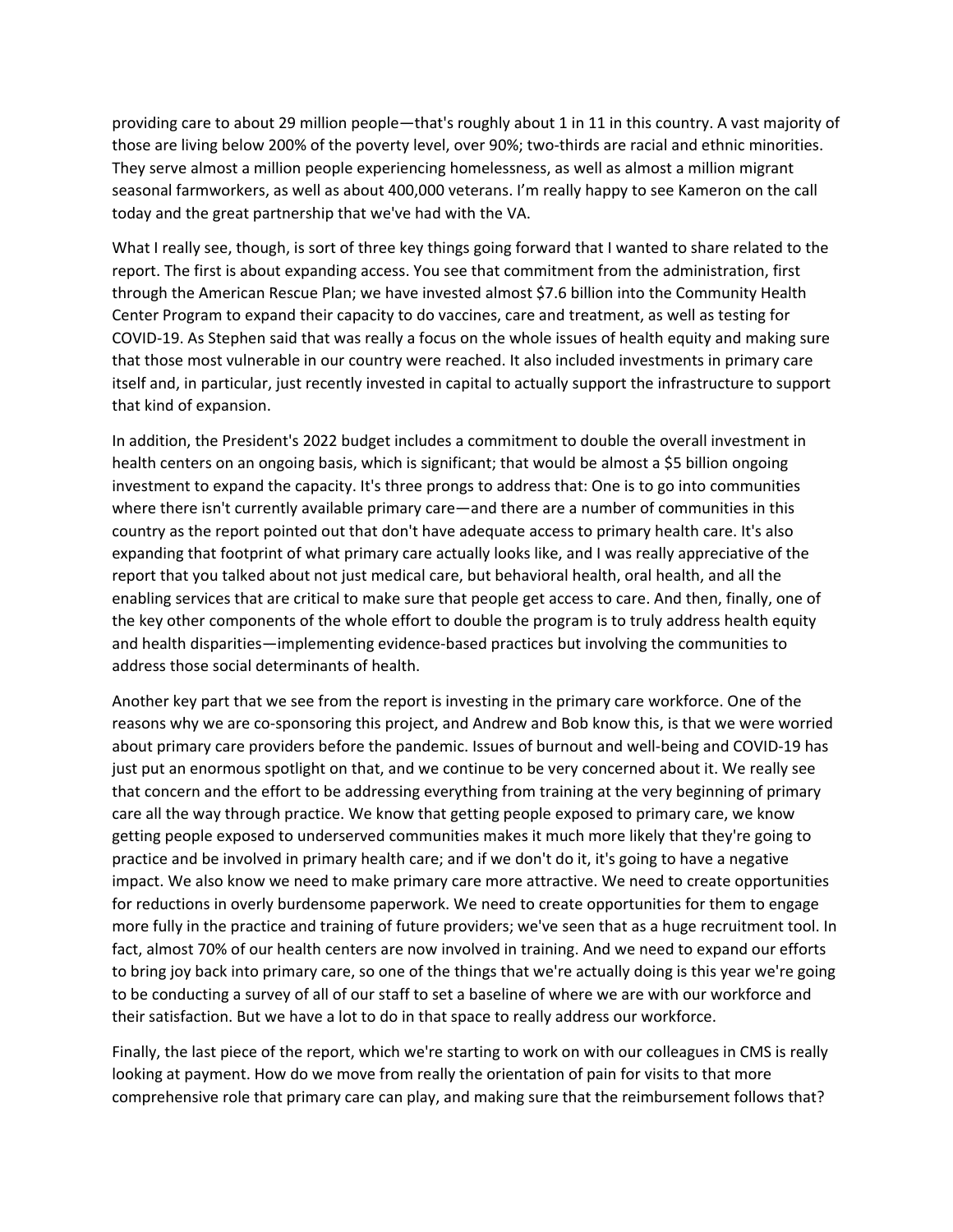When we've had our conversations, what we've said is, what do we want primary care to look like, and then let's figure out what a reimbursement structure that supports that would actually be; because far too often the payment drives how care is delivered as opposed to the reverse. I'm very excited to be a part of today's conversation and dialogue, very excited about the report. A big thanks to the National Academies. At this time I'd like to turn it over to Kameron Matthews to share perspectives from the VA.

Thank you.

## **Kameron Matthews:** Thank you so much, Jim.

This is such an exciting discussion to be a part of. I have to acknowledge, of course she's already spoken up, Dr Carolyn Clancy.

I think from the VA's perspective, it is without a shadow of a doubt that we are not only aligned strategically but I would even say operationally as far as looking at the implementation of high‐quality primary care throughout our health system. Our very values are aligned: our delivery model, which many of you are aware of, really promotes the concept of usual sources of care that's both accessible and equitable; as you look even beyond that with how we even purchase care outside of our system. We are indeed prioritizing the enrollment of our veterans in primary care systems and how that integrates back into VA through care‐management models and the like. We promote that our primary care is both multi-disciplinary and interdisciplinary, that we bridge multiple modalities of care, even state lines, with our really federal supremacy over telehealth work, and how we are able to look at that veteran's care regardless of where they may be living, where they may be summering, but that, indeed, that technology even is helping facilitate that communication.

I think it's also worth highlighting, more than anything, this delivery model that we have—I'm assuming all of you have seen it. I know Bob has forwarded it around in multiple circles. We are very proud of the recent article that was published this month in the *Journal of General Internal Medicine* regarding the primary care through VA primary care teams having about 25% lower costs just through the sheer enrollment in primary care and our ability to control costs in other modalities even when comparing the same sort of patients through their own Medicare enrollment outside of the VA.

I think we have to acknowledge that one of the strengths of the VA system is that we have the strength of our national data that allow us to approach our interventions as equitably as possible and to really even resist the one-size-fits-all mentality. We tend to think of veterans as, or at least where we're trying to step away from this, but I think traditionally we tend to think of veterans as a single unit, but that instead we really are seeking through our data to differentiate our patient populations, to look at tailored responses that acknowledge primary care, even down to our women veterans, our homeless veterans, our geriatric TAC teams, as we even have it, really do supply different scopes of care and acknowledge the larger concepts of what is parallel to really community-based care, really differentiating the needs of the individual veterans and what they're receiving in primary care and, again, stepping away from the one‐size‐fits‐all concept. We are equally as interested, as I am so happy to hear the conversations from our HHS colleagues, we're equally as interested in being in the federal conversation. Our partnership, our interoperability, and even our operational integration all differentiate with our partners—the public health–commissioned corps as well as DoD—really does lend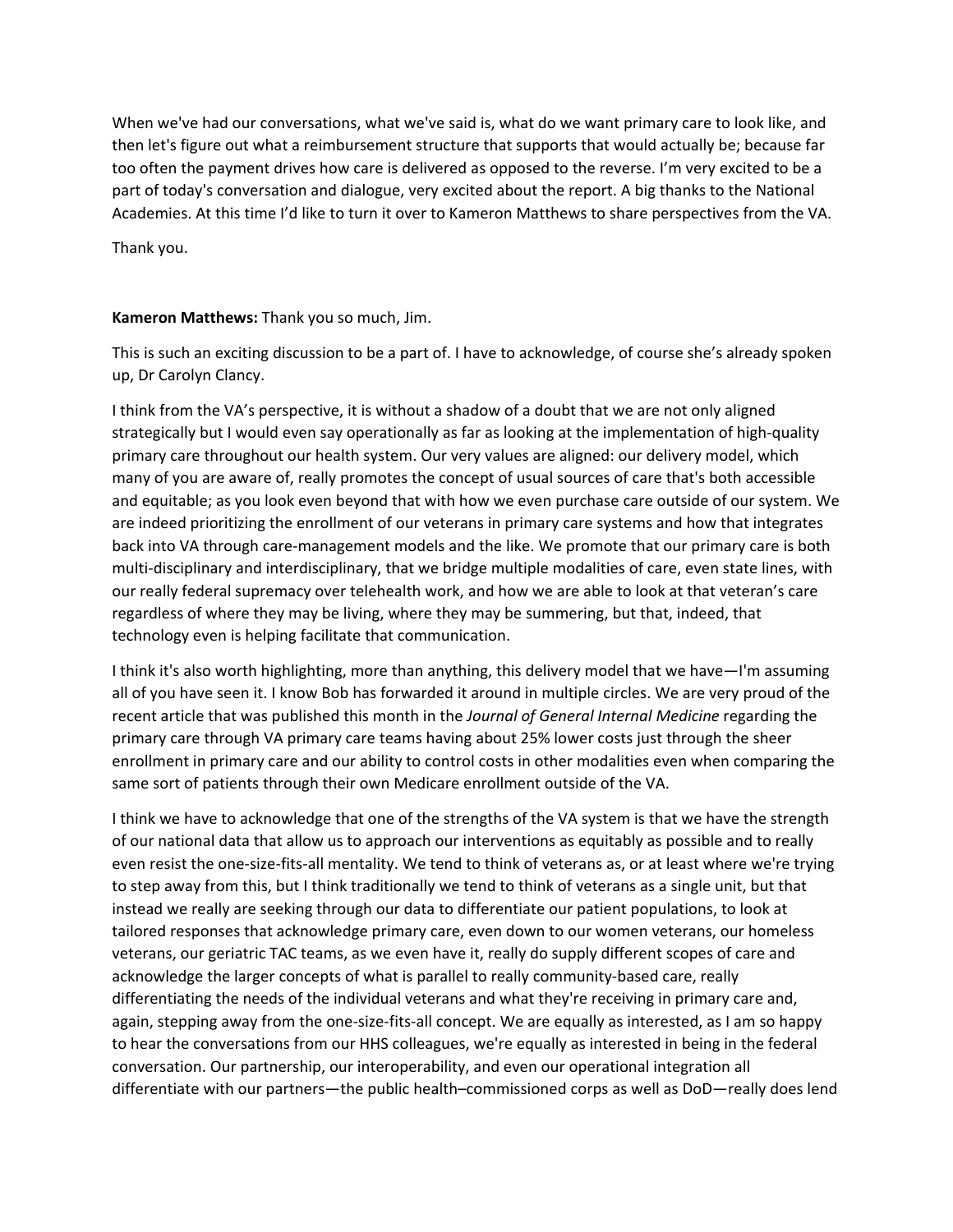itself with our ability to continue to influence and continue to advocate for that stronger primary care infrastructure. Although we may have different approaches to our delivery with regard to DoD's mission with regard to military readiness; ours is more of a different sort. We have the ability to really emphasize that partnership and to look beyond payment incentives at really how to best coordinate that care, especially when you're looking at our veterans that are dual eligible. We could even look at that broader population of the triple eligible, those who are also enrolled in Medicare.

It even goes beyond that. Jim, I'm so glad you are acknowledging earlier the connection VA and Health Center is a significant portion veterans are enrolled in. Individual Vet centers are still receiving services in the VA. The ability for us to bridge these multiple different programs and to use this as a model, it is not just about veteran care, but why are we not also making those connections of other patient populations between multiple federal services. I think it would behoove us to look at VA as a model, and we are ready, and willing, and able to serve in that role. Our ability to be a part of this larger not just academic conversation, but operationally how we can move forward with influencing these changes across our nation. We can be at the lead of that with Dr Clancy's leadership. How can we not acknowledge the strength of our research program, of our training programs, and the emphasis that we place on training our staff in the communities where their patients are being served? Many of our staff are veterans themselves, they have the experiences of the veterans themselves; that exact parallel should be applied to the communities that we are concerned about when we're discussing inequities and when discussing poor primary care infrastructure as a whole. What we've stood up as far as the VA can be directly applicable to other communities when you're thinking about building up resources, and we are happy to be a part of that conversation.

With that, I think I'll just end. Many of you are aware of our upcoming, well, current deployment as far as the digital health concept that we are taking part in. Again, hoping to lead the nation in our modernization effort as we move to our Cerner deployment, along with DoD, I think there is plenty of room for us as well, to be a part of that conversation and how we can really hold our partners in the IT space more accountable when it comes to primary care and how their tools are actually assisting us in achieving a lot of the goals of the committee, and we stand ready to serve in that advocacy space, clearly being the largest deployment that any EHR product has ever seen. I think we'll have the ability to really stand by everyone's side here to see that we're achieving those goals as were outlined by that specific objective.

With that, thank you very much for including VA in this conversation. We are eager, and willing, and ready to continue to move forward with these objectives.

I'll hand it over to Dr Mai Pham. Thank you.

**Mai Pham:** Thanks very much, Kameron.

Thank you for having me here today. It's wonderful to be back in the tribe of primary care, which is not a pleasure I've always had in the past decade, but also to help move the conversation along a little bit. I know that we've spent some amount of time talking about the vision for primary care and its challenges. We also have to talk about action and what it takes to help fix the problem.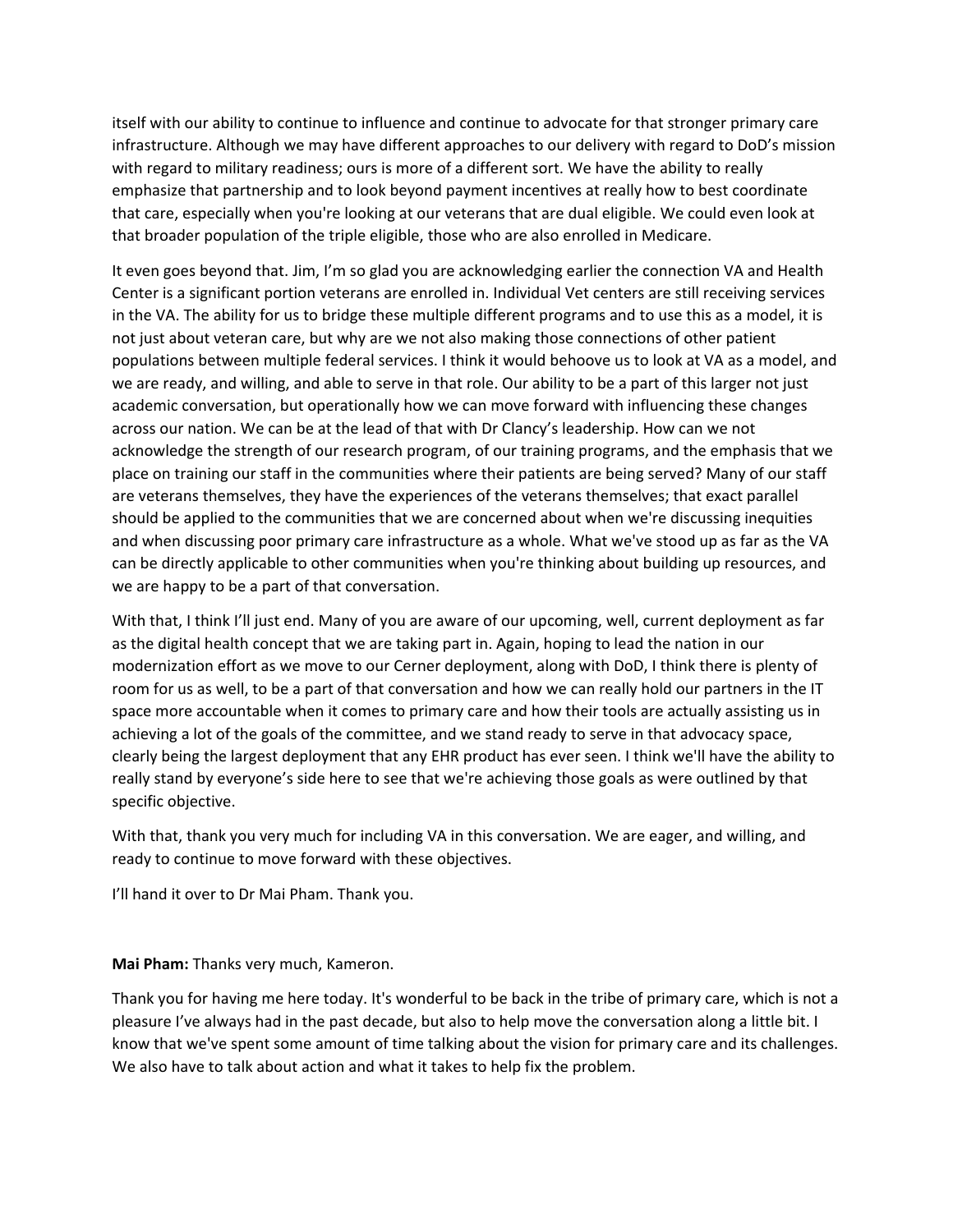It's my job to touch a little bit on the recommendations from the NASEM report on financing and payment for primary care but more so to share with you a vision for how we can move forward on that.

As someone has said, we would like payment to follow the outcomes that we want to achieve rather than dictating outcomes we happen to dangle incentives for. However, I think that within this circle of friends, it's really important to grapple with the reality that, I honestly don't think as a matter of practicality, we can go forward and advocate for better financing and payment for primary care on the basis of saving the workforce or a kind of me‐tooism that primary care is just a good and end in and of itself. We don't live in that political world right now, unfortunately, and so I would posit to you that it would be more effective for us to reframe the conversation for policymakers who have staid, deliberate goals of reducing inequities, of improving rural health, of generating whole-person in community health, and of finding value in our health care system. None of those goals are achievable without a sound primary care infrastructure.

So that we change the conversation so that it is not about giving primary care providers there due; it is about achieving the results you're trying to get to anyway, but you have to go through a solid primary care infrastructure to get there. Under that framing, the NASEM report touched on many recommendations where there's strong policy consensus around the need to invest net new funds into primary care because it is an infrastructure that has been starved for such a long time. That net new investment should take into account what modern primary care could and should look like, including, for example, the appropriate financing and payment mechanisms for telehealth and other modes of care delivery that could broaden access and help reduce disparities while at the same time moving the system to higher value.

Doing so, in all likelihood, must require moving away from fee for service. The NASEM report wisely recommended that we begin with a hybrid approach to try to find that balance between fee for service in order to ensure productivity, but also a population‐based payment that gives primary care clinicians and practices the flexibility to do what they need to do for that patient in front of them as well as to invest in infrastructure that can sustain their enterprise and make them much more able to actually execute on population health.

Once again, premise on significant net new investment. There is a group of us advising some primary care advocates. We estimate a very minimum, bare floor of 25% increase, and we think that's extremely conservative and low and it probably needs to be closer to double that in terms of net new investment.

To do that, keeping in mind that this is not a redux of the 1990s primary care capitation. We are not interested in insurance risk for primary care clinicians; we're interested in performance risk because that's something they can handle. Until you have re‐engineered the overall delivery system in such a way that primary care providers can actually move market levers and influence other providers, they have no business taking insurance risk. Its performance risk; it's population-based payments hybrid with fee for service, although full performance de-capitation for anyone who wants it; with appropriate risk adjustment, which implies to us new risk adjustment tools that are specific to primary care because hospital utilization may not at all predict what is necessary in a primary care setting under current riskadjustment rubrics; and with quality metrics that reflect the outcomes we're after as opposed to checkboxes that are easy to measure.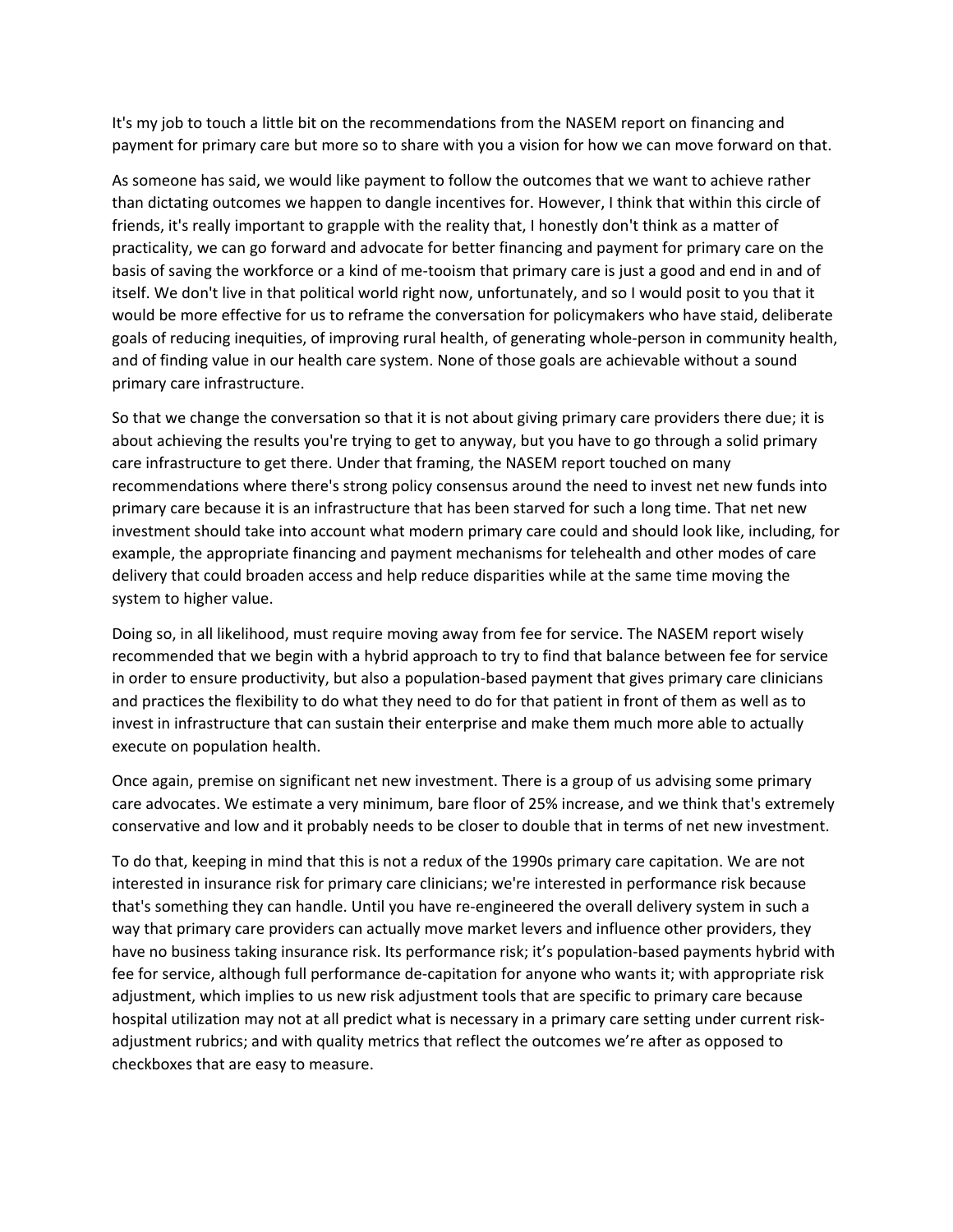Having said all that, what does the practical path look like going forward? I am stateless, I am nationless as a primary care advocate right now, although my organization advocates on behalf of people with NIDD. It is not for me to say what the political strategy should be, but I will tell you that it will have to be political, and I will tell you that many friends of primary care won't want to take up that banner unless primary care fights for itself. That said, I do believe this will require a much broader coalition, nontraditional coalitions—I don't mean just payers and professional societies—I mean other primary care professions; I mean consumer organizations that have a stake in this; I mean investors who have a stake in primary care doing well. There's a lot of money flowing, capital funds flowing into primary care right now, and they're going to want their investments to succeed. We need to think broadly about the coalition that can make the case to policymakers.

Who are those policymakers? I think that the NASEM report made a cogent argument for Medicare being that critical linchpin, the leader among payers that can really shift the whole system because the Medicare fee schedule and Medicare payment policies are so critical as the backbone for how other payers design their systems. That said, it is an entire federal government, Judy, with many levers at its disposal. It is not just Medicare; it is also FEHMP; it is also the ACA exchanges and plans there; it is also Medicare Advantage plans and TRICARE. We talk about multipayer engagement, but we have a lot of multipayer within just federal government that can be leveraged as well.

I want to acknowledge that this is hard, and this is… We are we are below 50% probability for this being a successful campaign. Nothing about recovering from a pandemic or a recession helps this effort, except that this is a sector in the delivery system that lost \$15 billion last year; that's a conservative estimate. The country cannot recover from COVID without helping primary care recover as well.

I want to acknowledge that the Primary Care Collaborative is really trying to take a leadership role in this regard and cue in closely to the NASEM recommendations. Please keep your ear out, your personal and professional ears out, for how organizations you're affiliated with may become a part of this coalition. There is some really concrete analytic work that needs to be done in order to feed policymakers the nuts and bolts of how to do this. I'm happy to share more with you offline about that, but some of that work would be funded, I think we can say publicly now, by the Commonwealth Fund and another foundation that I'm probably not allowed to say yet. There is broad support from the intelligentsia. We need to make this real and feel real to policymakers who worry about their communities and their constituents and what it means economically and in terms of life outcomes. If we can make that real to them and not about saving a burned‐out workforce, as deserving as I feel that is, then I think we might stand a chance.

With that, I'll turn it over to Kevin.

## **Kevin Grumbach:** Thanks Mai. All right, you set us up for challenge here, so this is great.

It is a treat and an honor and a little bit intimidating to wrap up this panel of illustrious speakers. I do want to say it's wonderful to see so many friends and colleagues in attendance, so hello to you all.

Let me go back and start with a positive, and then I'm going to challenge us to redouble our efforts to tackle the root causes of the primary care predicament in the United States picking up, I think, on some of the themes and encouragements that Mai just put forward to us.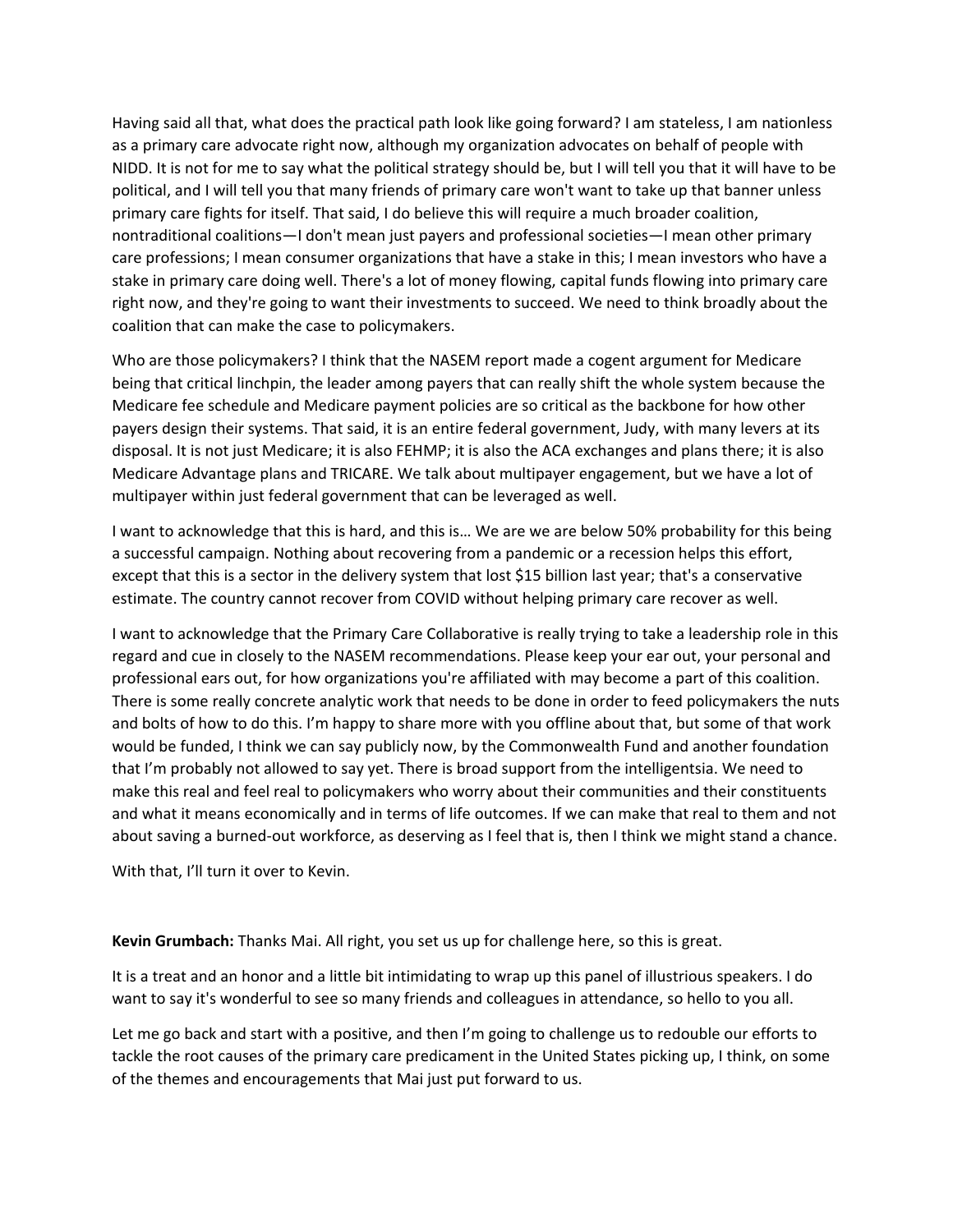The first thing I would say, it is really a terrific National Academy of Sciences and Engineering and Medicine report, so I really want to thank everybody on the committee. I think it was an unusual report in several respects.

There's two things I really want to hit home from what Bob gave in his overview. The first is the committee coming right out and saying that primary care is a common good. Now that may seem self‐ evident to all of you here in attendance today who understand primary care and care about it, but let's face it, in the United States, context of a very market‐oriented health system environment still, that was a profound, and I would say a bit edgy, statement to come out and just declare that primary care is a common good and to try to move us away from thinking about judging primary care in terms of shortterm return on investment. That's really true, has been true in my experience, not just from private payers but from government payers, which is the idea: show me within 12 months your patient‐ centered medical home intervention will yield some short-term return on investment but lower hospitalization. It's really helped us to move out of that framework and think much more broadly of long‐term benefits, to society, of primary care.

The second was really emphasizing an action‐oriented implementation of strategy plan, which was really terrific. For the panelists today, I mean I hope you all feel as positive as I do to have these great people coming together from different sectors—from foundations, from health agencies in the federal government, from professional organizations—who all so clearly are committed to advancing primary care in this country.

To see Chris Koller talk about Millbank Fund this for the long‐term. It's not just ending with funding the report, but they have skin in the game to try to move this scorecard for it. I believe the Samueli Foundation that also contributed to the report is also planning to have some continued investment on the implementation aspects. That is terrific to have some of the funders here say we still are going to continue to help move this work forward.

Second, I mean today to have it heard here, this is in many ways among the first public announcements of this new federal initiative to strengthen primary health care. I'm really grateful to Dr Steinberg and Steven Lopez for sharing the outline of what I think is really an effort to take the Committee's and report's recommendation for a high-level Primary Care Council in the Department of Health and Human Services and really manifest that in this new initiative. I think we're really excited to see that moving forward.

Having people like Jim Macrae and Dr Kameron Matthews talk about, man, they are so all‐in in understanding community health centers in this country, rural health centers, for the VA system primary care is critical to what they're doing and that they are committed to this. Then they have some of the new evidence from the VA that Kameron cited is terrific. I think this is all positive.

I think the real question is one that Jim put to us. Jim, I believe I heard you say, the question is will the report translate into action and meaningful change? And I have to say, having been at this for a long time like many of you, I always have to think, why are things the way they are in the United States and in our nation's health system and what will it take to change the state of affairs so that the disadvantaged primary care sector can really be revitalized in service to the needs of our nation? It's always great to have our international colleagues on these meetings, because you can just sense the incredulity of Jim Meissner sitting there, and Carmen Garcia‐Pena, and Carol Herbert, Martin Roland. I'm looking because I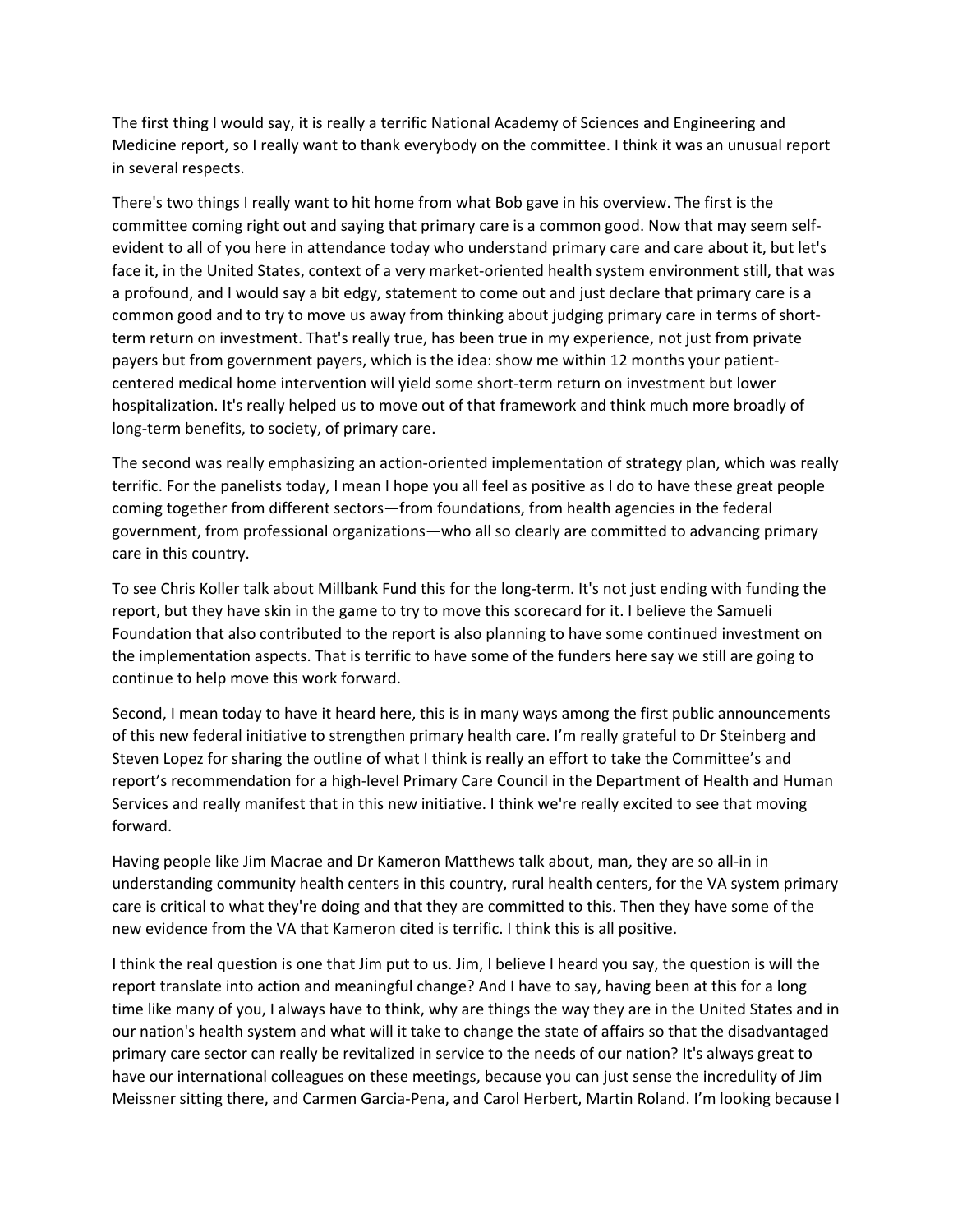can read their body language even on Zoom is saying, what is up with you folks in the United States? How do you spend 40% more than any of our nations on health and have a life expectancy, on average, that is 3‐1/2 years less than what we have in our nations? What's up with you all? I also saw Rosemary Stevens participating; Rosemary is a great historian in health and medicine, and you have to understand history to understand where we are today. I think we do have to look at a historical perspective. Why has there been such stubborn lack of progress, frankly, in so many of the things we care about to make primary care work in this country?

So 40 years ago, Paul Starr published the book *The Social Transformation of American Medicine,* really a classic. The first sentence of that book reads, "The dream of reason did not take power into account." I'm thinking a lot these days about the persistence of structural problems that threaten the health of our people and our planet, such as the issues of climate change and equity that are the themes at this year's National Academy of Medicine meeting. I mean, despite the clear evidence about what needs to be done to rectify these problems, and it seems to me that it comes down to Starr's observation that what is reasonable to do often conflicts with the interests of those in power.

Let's face it folks; we cannot monetize primary care, a whole way of delivering care based on relationships, not on commodification of health. Primary care, as the committee declared, is a common good; it's not a profit center. I think we always have to come back—there are fundamental differences when talking about the United States compared to our compatriots and other nations that all have some universal health program with a strong role for government planning if not actual government financing and administration.

I would close by saying the challenge to our interest group and to all those committed to strengthening primary care and service to the people of our nation is to speak truth to power, go back to Paul Starr's comment, and to call out what Daniel Dawes at Morehouse refers to as the political determinants of health. I think as part of that, I would take Mai's comment to heart about maybe we just need to think a little bit about our own complicity in maintaining the status quo. Do we too often advocate in a way that seems self‐serving? Do we talk about primary care spend that it seems like, how do we make doctors earn more money? Have we been so much in our sectors as physicians and nursing, and divided and conquered, and seen, ultimately, a lot of the work we've been doing comes across in the public as self‐ serving? How do we take up Mai's challenge to form a broader movement in partnership with the public, with patients, with consumers, with advocacy groups? My fund is working with advocacy groups around people with disabilities. How do we link arms and really have a much broader coalition that can march forward together to make primary care a policy and political priority in this country that will become sufficiently resourced and organized to achieve its promise as a common good?

I think this NASEM report is a terrific step, to see Judith and Steven here today and say yes, we will see some action at the federal level to really create some of this organizing structure, to see leaders of agencies, foundations committed to wanting to move this forward. Let's absolutely keep pushing that, but I think, then what's beyond that? What do we really have to do fundamentally to shake up the kind of dynamics in this country that seem to always hold us back from really getting primary care where it needs to be hitting a more reasoned approach to health care delivery in this nation?

With that, let me close and turn it back to Andrew, I think.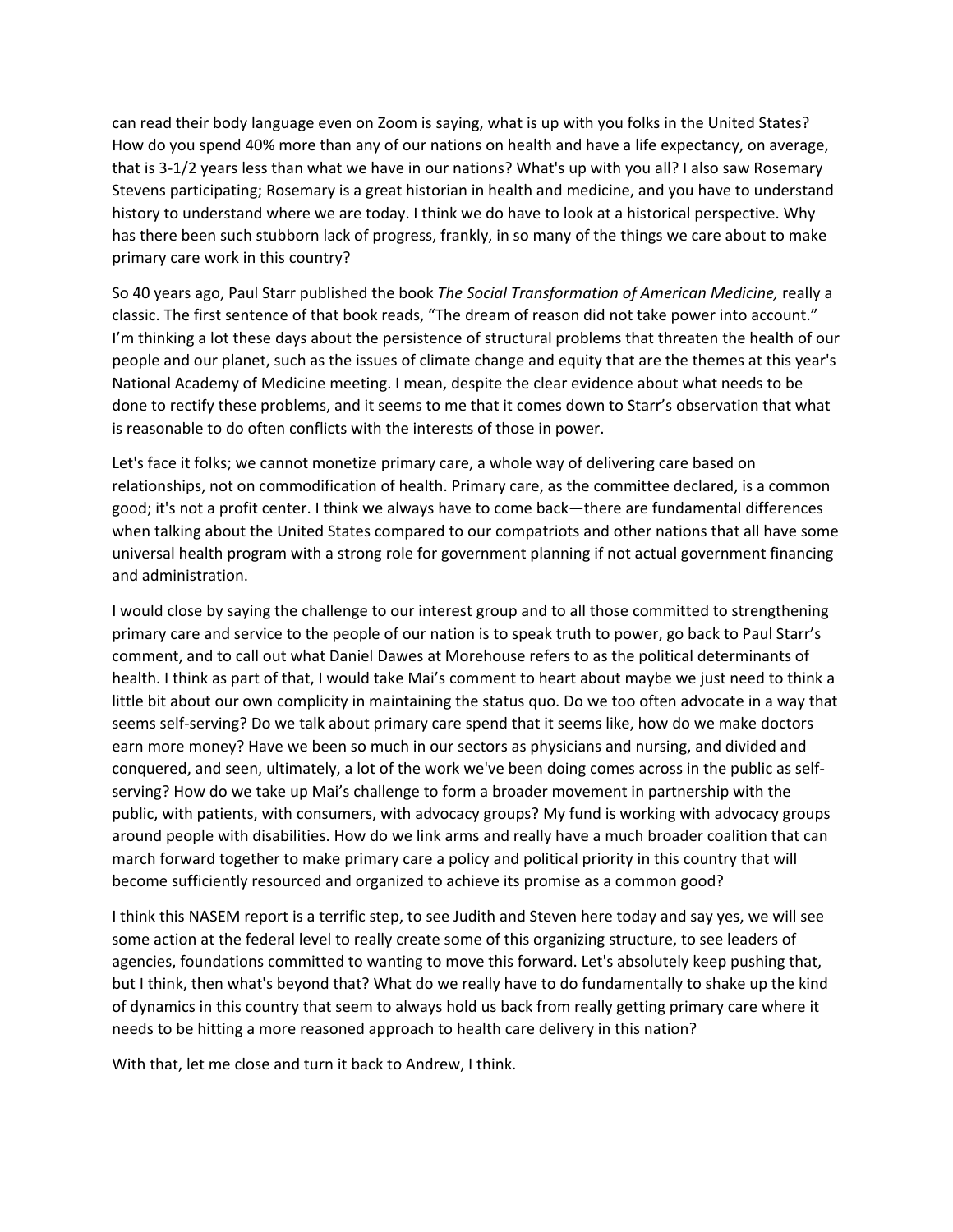## **Mary Wakefield:** Close enough, Dr Grumbach.

First of all, many thanks. First to you, Bob, for setting up the conversation talking about some of the details that are really important action steps that were advocated in the report. It's really such a dynamic report with a lot of expectation, much of which was just talked about across our various panelists. Special thanks to each of the panelists, too, for sharing the insights that you've shared. Kevin, as always, your synthesis and, in addition, adding in your seasoned expertise and perspectives really value‐add for the conversation.

We have some important observations that have been shared in the chat, not always so much as questions, sometimes as observations listed there. I do think it's important for us to bring some lift to some of them and Ed is going to help me do that because it's been a lot of chatter there.

Before I do, and Andrew if it's okay with you as a co-chair, I'd like to go back to the panelists one more time. They have now heard each other speak on this topic with this particular agenda, for the first time hearing each other. We've got people from foundations, federal sector, private sector, etc., on the panel, and I would just like to give them a chance, very quickly, if any of them would like to react to what somebody else has said or add to their own remarks. Then immediately following that pick up on some of the observations and questions that have been raised in the chat. Before I do that, is there a burning observation, addendum, that one of you on the panel, or you too, Bob Phillips, for that matter, would care to add in before we get to some of the other comments in the chat? As an aside, I'm not going to assume that everything that's been added in the chat has been seen, especially by our outside‐ the-Academy participants. I'm not going to assume that they've seen that, and that's the reason why I will bring in some of those comments.

First to the panelists and to Bob, anything that you heard that you want to react to or add to the conversation thus far? It's been so rich.

**Bob Phillips:** Mary, this is Bob. I would just add very quickly that there's a lot in this report, and there are a number of comments that have come up in the chat that are so helpful because they've let me point to some other things in the report that we've not had a chance to talk about today.

The integration of behavioral health is a priority, lifted by the report as an example of integrating more team‐based functions into primary care. There's a lot in the report about dealing with social determinants of health at the community level not just the patient level and getting back to community‐ oriented primary care models of care.

I would invite folks to take a little bit deeper dive into the report. It's very searchable for particular ideas, but with the notion that there might be things here that are closer to your heart that might be something you'd see a path to championing. We need a lot of the folks in this interest group to pick up pieces and to join some of the collaborations discussed today to make sure that this report doesn't fall flat. Thanks.

**Mary Wakefield:** Thanks, Bob. Then I'm going to go to Judy, then Jim, then Chris. Judy?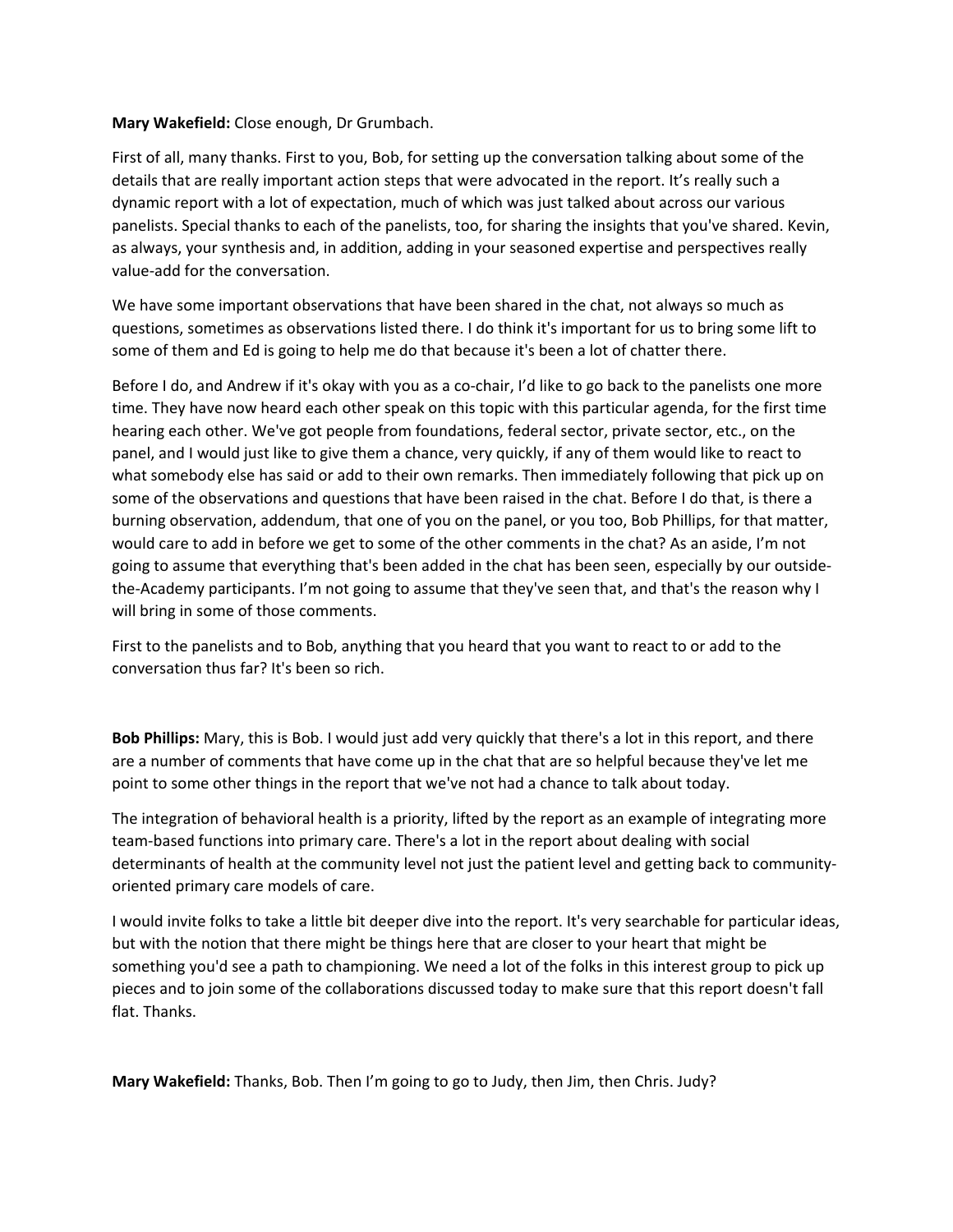**Judith Steinberg:** Thank you, and thank you all. I've been taking my notes, as well as I'm sure others have as well.

I really would like to reinforce some comments that were made about the importance of working actually across government, not just in HHS. Kameron, I want to let you know that the VA is right on top of my list of agencies to reach out to, and also I think there's much to be learned through the Department of Defense, the White House has some offices that are that are applicable, for example, the Office of Science, Technology, and Policy as it relates to telehealth and connected health. We've already made some connections with them, and I want to assure you that kind of approach is what we're taking in developing this plan for HHS.

## **Mary Wakefield:** Thanks Judy. Jim?

**Jim Macrae, HRSA:** I think the two pieces that really struck me, and I really appreciate the feedback from my other panelists, was: One was the focus on primary care being a common good and what does that actually mean. I think that was in the chat. How do you actually operationalize that because we have such a mentality around payment?

And then the other comment at the same time saying we have less than a 50% chance of being successful because of all of the current forces in the system, how things are set up, and how we've been talking about primary health care and what it does and almost reconciling those two realities.

The other piece, honestly, for me, Mary, is, and this is my appreciation for you, is it takes leadership within the organization and real commitment. I know when Mary was running HRSA, one of the things she continually did with us was really push us to think differently about how we do our work; you need that in a bureaucracy. But the other part of the equation is you need outside forces also pushing on the same way if you're really going to do anything different. It's really combining those two different pieces in terms of making real change. It's going to be incremental. It may be in fits and starts, but that's the other thing that I've seen overall. I think for me it's that reconciliation between common good and the payers, and how do you reconcile those two pieces in terms of how health care is organized in this country?

**Mary Wakefield:** Thanks for those comments, Jim. Chris, your hand is up.

**Chris Koller:** Thank you, Mary. I just want to underscore some comments that Mai and Kevin made, and it's a good baton pass from what Jim just said.

I think we've won the argument about primary care from a logic standpoint. Kevin, I never heard, I'm embarrassed to say, I never heard that Paul Starr quote; it's wonderful.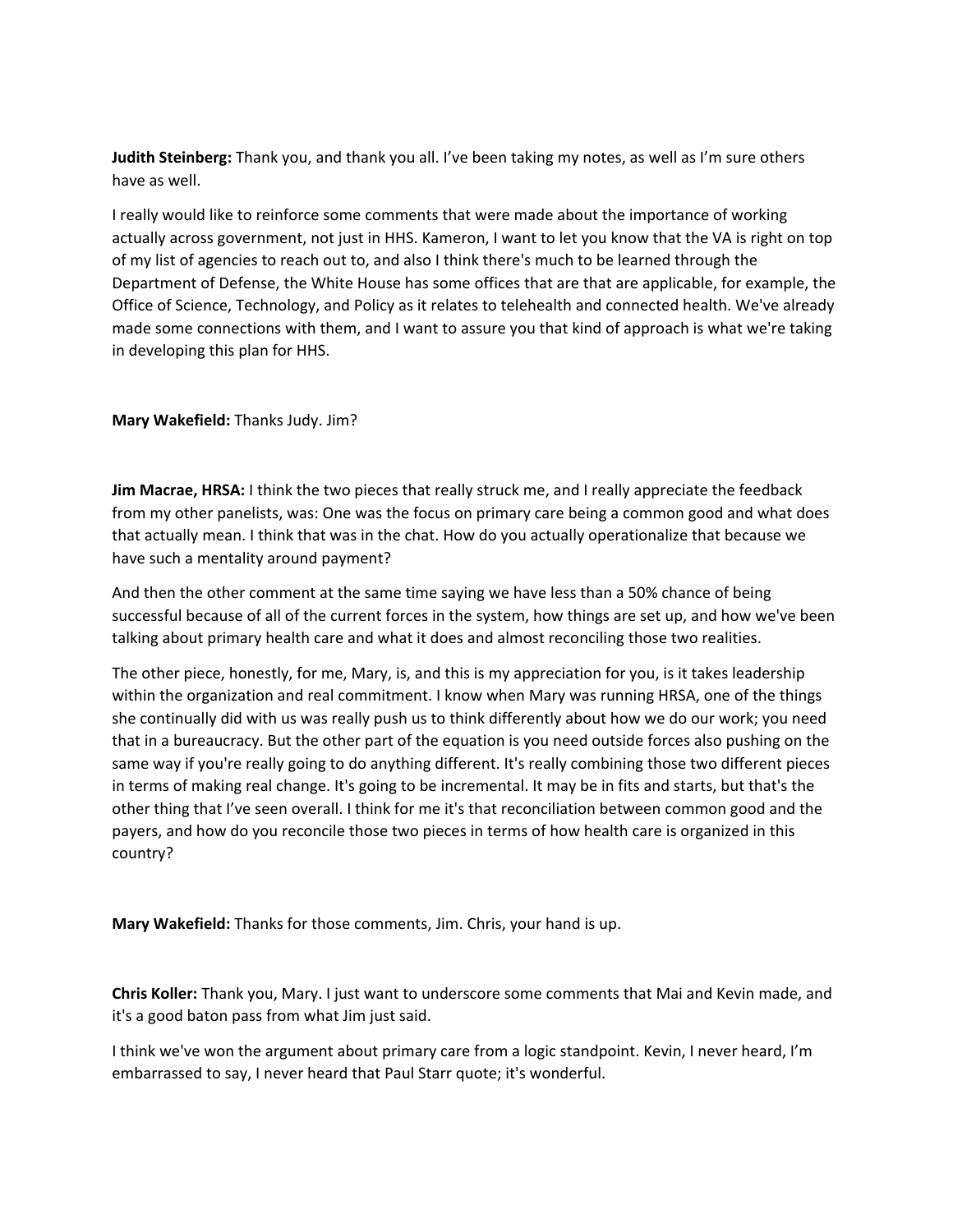It is up to us to make it easier for our federal partners to do what they know to be the right thing. That means almost… Bob, I wish we could have come up with a science of coalition building, because that's really what we need for our implementation. It's looking for partners that prioritize primary care so it's easier for the federal partners to act on what they know to be true. We have a real opportunity now because the Biden‐Harris administration has framed this as equity. As Mai noted, the road to health equity goes through primary care. I see Neil Calman on the call. Jim knows this; you cannot get to equity without talking about primary care. We have to get other people engaged in that discussion so that our federal partners can do this work that we're urging them to do.

**Mary Wakefield:** Thanks, Chris. Mai, I'm going to go straight to you.

**Mai Pham:** Thanks, Mary. I appreciate all the comments.

For me internally, it's very important to hang on to that framing of health care is a common good; however, I don't have such high regard, frankly, for many political leaders on either side of the aisle. I think for them it's very pragmatic decision‐making, and so I approach it a little bit more in a motive parenting, if you will. I'm going to hope for some internal motivation on their part in the framing of common good, but I'm not going to rely on it. I don't mind using somewhat scary counterfactuals to help motivate them. But it's also important to make concrete what it means for primary care to be a tool to the ends that they care about. We can't just say it's important for equity; we have to spell it out for them to say, it's important to equity because populations that have many social challenges, environmental challenges, need clinicians who have the flexibility to spend more time with them in order to connect with the community‐based organizations and support services without having to worry about the lack of a billing code for that activity. You have to really spell it out for them and make it visceral for them, because they have constituents.

Right now practically anyone with an elderly population in their Congressional district, which is everybody, is concerned about COVID. Elderly people, those who are vulnerable to infection, are the last people you want to bring into the office if you don't have to. You want to fund health. There is no way that the Congressional Budget Office or OMB or even CMS will allow you to offer payment parity for telehealth on a fee‐for‐service basis. Get over it. Here's the path. Let us offer you a path to solving that problem. It is paying primary care population‐based payments at an elevated price so that they can afford to deliver the telehealth to save your constituents. I'm not a communications expert, but I am cynical enough about our political leadership that I know this group can be creative enough with your argumentation in order to get the point across in a visceral way.

**Mary Wakefield:** Thanks, Mai, for those comments, too.

Both the last comment, Mai the comments you were just making, as well as some of the others that have preceded you, actually speak to some of the observations that were raised in the chat. One of them, for example, being how do we distinguish this report from prior reports? How will this report be executed, operationalized fully, robustly compared perhaps to earlier or other reports that are released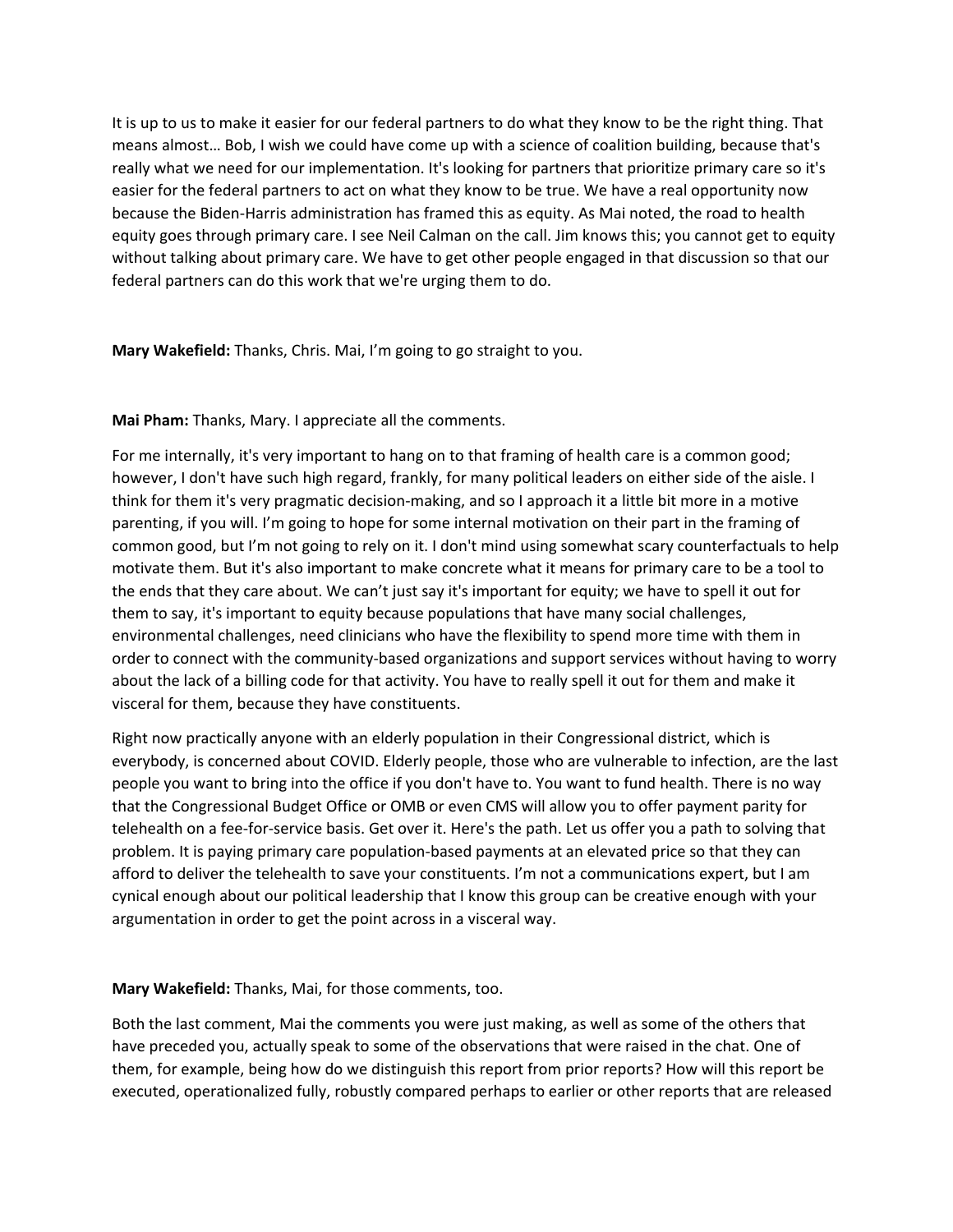by the National Academy of Medicine? You just talked about, Mai, just because you're the last person speaking, talked about what you think needs to happen and how it needs to happen differently in terms of really fully moving this agenda forward. That's just one example.

Bob Phillips, you talked about, for example, the report speaking to behavioral health; you mentioned that in passing. There was a comment in the chat asking whether or not primary care includes oral health. Very specific question, but I don't want to minimize any questions or observations. Bob, since you talked about behavioral health, would you mind just coming in on that, whether or not oral health is part of the primary care rubric as well?

**Bob Phillips:** No, thanks Mary. It was really helpful to have a dentist and folks who work in health centers with dental access; it was very important.

I talked about behavioral health because the evidence for it is so strong, and the evidence about the lack of payment systems to support it is equally strong. Oral health is also really important, particularly in communities where people have poor access to oral health. There are really good models, particularly as Jim mentioned, in fully qualified health centers for integrating oral health, so that people can get all of the care that they need in one place.

The report talks about the value of doing that more broadly, integrating oral health into primary care. Where it's not possible, where your practices are small and being able to invest in that kind of infrastructure is not possible, there are good models like Vermont's where there are community-based resources where multiple practices refer patients because they have relationships for mental health, for oral health, for social work. It's not one model, but the capacity to have those relationships where handing off a patient has a particular need, including oral health, is just so important.

**Mary Wakefield:** Thanks, Bob, for answering the specific and then also putting it in that larger context of other services needed. There was a lot of conversation that I think was catalyzed by Dr Clancy's observation that DoD has equities in this space, VA does as well, and I think Judy answered that really nicely in terms of calling out the intention to link with other federal agencies, not just operating divisions like HHS but also, more broadly. I don't know that we need to spend more time on that other than just to reinforce it, that there's clearly, and Kameron raised the issue, that many others came in behind it being incredibly important. That does get at that issues needing to be less siloed, more cross-cutting in terms of activity in this space. I don't think more needs to be said about that.

Andrew, I just want to turn to you for a second and see if there's anything from the chat. I have others, but I'm also sensitive to time; I know I'm a little bit over time.

Andrew Bazemore, is there anything you want to tee up from the chat? Then I can transition us on to the next part of our meeting. Andrew?

**Andrew Bazemore:** Mary, there's more than we can possibly get to in time. I think the only one I might tee up is a note that the report is specifically calling for adjustments of payments for social risk so the